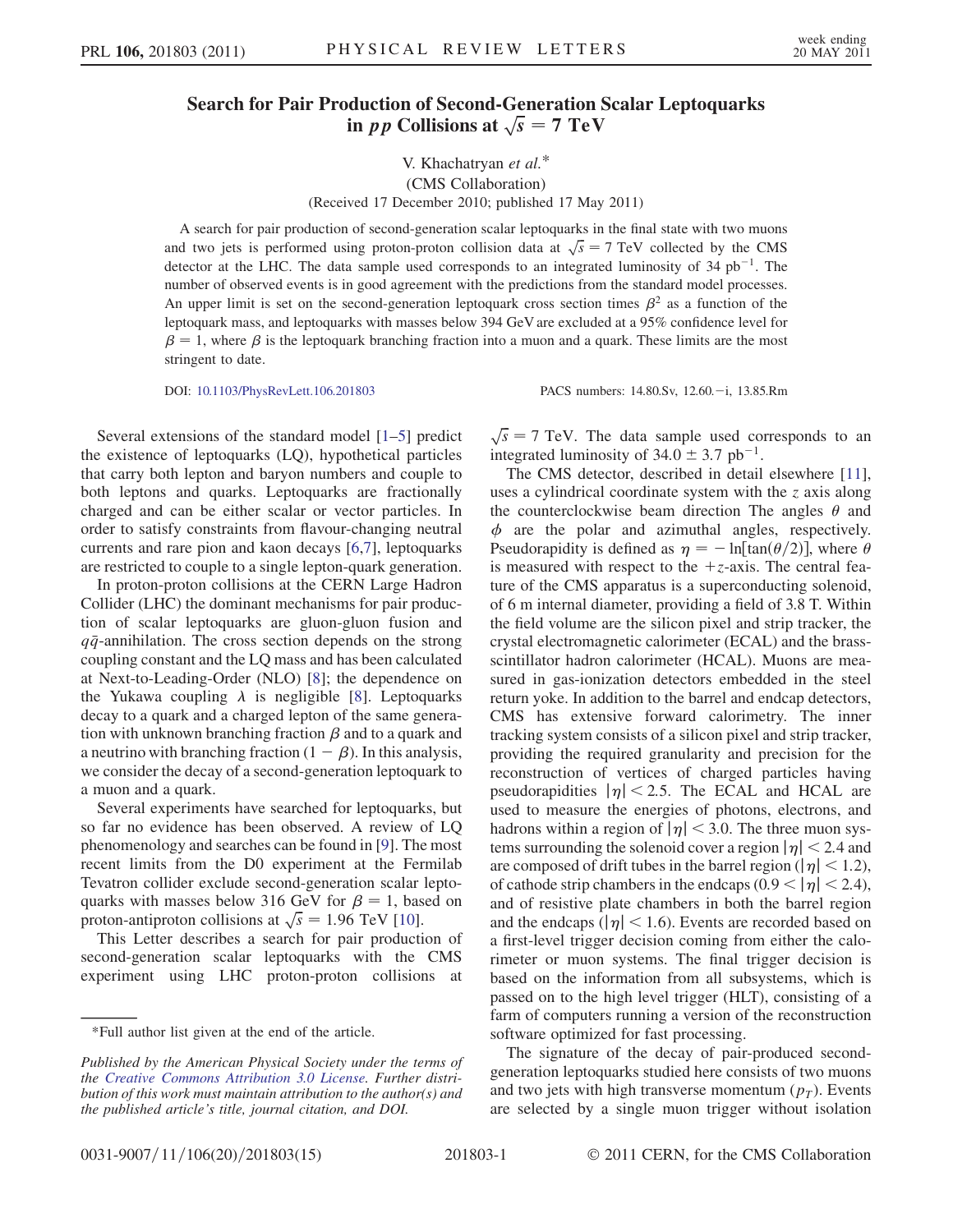requirements and with lower  $p_T$  thresholds dependent upon the instantaneous luminosity. The combined HLT and first-level trigger efficiency is approximately 92%.

The Monte Carlo (MC) signal events are generated in the LQ mass range 250–500 GeV, using the PYTHIA [\[12\]](#page-4-8) generator (version 6.422) and tune D6T [[13](#page-4-9)[,14](#page-4-10)]. The main background processes that can mimic the signature of the LQ signal are  $Z/\gamma^*$  + jets, tt, VV (WW, ZZ, WZ),  $W$  + jets, and multijet events. The  $t\bar{t}$ , VV, and muonenriched multijets events are generated with MADGRAPH [\[15](#page-4-11)[,16\]](#page-4-12);  $Z/\gamma^*$  + jets and W + jets events are generated with ALPGEN [\[17\]](#page-4-13). In MADGRAPH and ALPGEN samples, parton showering and hadronization is performed with PYTHIA.

Muons are reconstructed as tracks in the muon system that are matched to the tracks reconstructed in the inner tracking system. Muons are required to have  $p_T >$ 30 GeV,  $|\eta|$  < 2.4. The muon relative isolation parameter is defined as the scalar sum of the  $p<sub>T</sub>$  of all tracks in the tracker and the transverse energies of hits in the ECAL and HCAL in a cone of  $\Delta R = \sqrt{(\Delta \eta)^2 + (\Delta \phi)^2} = 0.3$  around the muon track, excluding the contribution from the muon itself, divided by the muon  $p<sub>T</sub>$ . Muons are required to have a relative isolation parameter less than 0.05.  $\Delta \eta$  and  $\Delta \phi$ are the pseudorapidity and azimuthal angle differences between the muon track and other reconstructed tracks or hits in the calorimeter. To have a precise measurement of the transverse impact parameter of the muon relative to the beam-spot position, only muons with tracks containing more than 10 hits in the silicon tracker are considered. To reject muons from cosmic rays, the transverse impact parameter is required to be less than 2 mm. In addition, the two muon candidates are required to be separated from each other by at least  $\Delta R = 0.3$  and at least one muon must be in the pseudorapidity region  $|\eta|$  < 2.1. The efficiency of selecting dimuon events is 61%–70% for the LQ mass range of 200–500 GeV.

Jets are reconstructed using the anti- $k_T$  [[18\]](#page-4-14) algorithm with a distance parameter  $R = 0.5$  and are required to have  $p_T > 30$  GeV and  $|\eta| < 3.0$ . Jet-energy-scale corrections derived from MC simulated events are applied to establish a relative uniform response in  $\eta$  and an absolute uniform response in  $p<sub>T</sub>$ . A residual jet energy correction is derived from data by looking at the balance in  $p<sub>T</sub>$  in dijet events, and it is applied to jets in data.

Additional selection requirements are placed on two variables, which are effective at discriminating the LQ signal from the major sources of background. The first is the dimuon invariant mass,  $M_{\mu\mu}$ . The second variable,  $S_T$ , is defined as the sum of the magnitudes of the  $p<sub>T</sub>$  of the two highest  $p_T$  muons and the two highest  $p_T$  jets. The two muons in the signal events come from the decays of two high-mass particles, and they tend to form a large invariant mass. Thus, events are selected if  $M_{\mu\mu}$  > 115 GeV. This helps to reduce the contribution from  $Z/\gamma^*$  + jets processes, which is one of the largest backgrounds. In addition, the LQ pair is expected to have a large  $S_T$ . The lower threshold on  $S_T$  is optimized for different LQ mass hypotheses by using a Bayesian approach [\[19,](#page-4-15)[20\]](#page-4-16) to minimize the expected upper limit on the LQ cross section in the absence of an observed signal. The  $S_T$  cut helps to further reduce background sources, most noticeably  $t\bar{t}$ . The optimal  $S_T$  threshold values for each mass hypothesis are given in Table [I.](#page-1-0) While the LQ signal is expected to peak in the mass distribution of the  $\mu$ -jet pairs, we find that the  $S_T$  variable gives sufficient power of discrimination in the range of LQ masses considered. The  $\mu$ -jet mass distribution would nevertheless be important to establish the signal in case an excess is observed.

<span id="page-1-0"></span>TABLE I. The data event yields in 34.0 pb<sup>-1</sup> for different leptoquark mass hypotheses, together with the optimized  $S_T$  threshold values (in GeV) for each mass, background predictions, number of expected LQ signal events (S), and signal selection efficiency times acceptance ( $\epsilon_s$ ).  $M_{LQ}$  and  $S_T$  values are listed in GeV. The  $Z/\gamma^* \to \mu\mu + \text{jets}$  and  $t\bar{t}$  contributions are rescaled by the normalization factors determined from data. Other backgrounds correspond to  $VV$ ,  $W$  + jets, and multijet processes. Uncertainties are from MC statistics.

|                                      |               | Signal samples (MC) | Standard model background samples (MC) |                     |                   | Events          | Obs.Exp.                    |                       |
|--------------------------------------|---------------|---------------------|----------------------------------------|---------------------|-------------------|-----------------|-----------------------------|-----------------------|
| $M_{\text{LO}}$ (S <sub>T</sub> Cut) | Selected      | Acceptance $\times$ | Selected events in                     |                     |                   |                 | in                          | 95% C.L.              |
| [GeV]                                | Events        | Efficiency          | $t\bar{t}$ + jets                      | $Z/\gamma^*$ + jets | Others            | All             | data                        | u.l. on $\sigma$ [pb] |
| 200 $(S_T > 310)$                    | $160 \pm 20$  | $0.388 \pm 0.003$   | $4.6 \pm 0.1$                          | $4.08 \pm 0.07$     | $0.1 \pm 0.01$    | $8.8 \pm 0.2$   | 5                           | 0.438/0.695           |
| 225 $(S_T > 350)$                    | $89 \pm 9$    | $0.421 \pm 0.003$   | $3.1 \pm 0.1$                          | $2.99 \pm 0.05$     | $0.07 \pm 0.01$   | $6.2 \pm 0.1$   | 3                           | 0.339/0.547           |
| 250 $(S_T > 400)$                    | $51 \pm 5$    | $0.437 \pm 0.003$   | $1.88 \pm 0.09$                        | $1.92 \pm 0.04$     | $0.051 \pm 0.009$ | $3.9 \pm 0.1$   | 3                           | 0.366/0.436           |
| 280 $(S_T > 440)$                    | $28 \pm 3$    | $0.467 \pm 0.003$   | $1.15 \pm 0.07$                        | $1.53 \pm 0.03$     | $0.038 \pm 0.008$ | $2.72 \pm 0.08$ | 3                           | 0.371/0.361           |
| 300 $(S_T > 440)$                    | $21 \pm 2$    | $0.518 \pm 0.004$   | $1.15 \pm 0.07$                        | $1.53 \pm 0.03$     | $0.038 \pm 0.008$ | $2.72 \pm 0.08$ | 3                           | 0.335/0.326           |
| 320 $(S_T > 490)$                    | $14 \pm 1$    | $0.509 \pm 0.004$   | $0.64 \pm 0.05$                        | $1.12 \pm 0.02$     | $0.019 \pm 0.005$ | $1.78 \pm 0.06$ | $\mathcal{D}_{\mathcal{L}}$ | 0.300/0.292           |
| 340 $(S_T > 530)$                    | $9 \pm 1$     | $0.508 \pm 0.003$   | $0.4 \pm 0.04$                         | $0.79 \pm 0.01$     | $0.01 \pm 0.004$  | $1.20 \pm 0.04$ |                             | 0.245/0.264           |
| 400 $(S_T > 560)$                    | $4.0 \pm 0.4$ | $0.578 \pm 0.004$   | $0.31 \pm 0.04$                        | $0.67 \pm 0.01$     | $0.01 \pm 0.004$  | $0.99 \pm 0.04$ |                             | 0.219/0.222           |
| 450 $(S_T > 620)$                    | $1.9 \pm 0.2$ | $0.600 \pm 0.004$   | $0.19 \pm 0.03$                        | $0.49 \pm 0.01$     | $0.006 \pm 0.003$ | $0.69 \pm 0.03$ | $\Omega$                    | 0.153/0.199           |
| 500 $(S_T > 700)$                    | $0.9 \pm 0.1$ | $0.602 \pm 0.004$   | $0.09 \pm 0.02$                        | $0.277 \pm 0.006$   | $0.003 \pm 0.002$ | $0.37 \pm 0.02$ | $\overline{0}$              | 0.152/0.180           |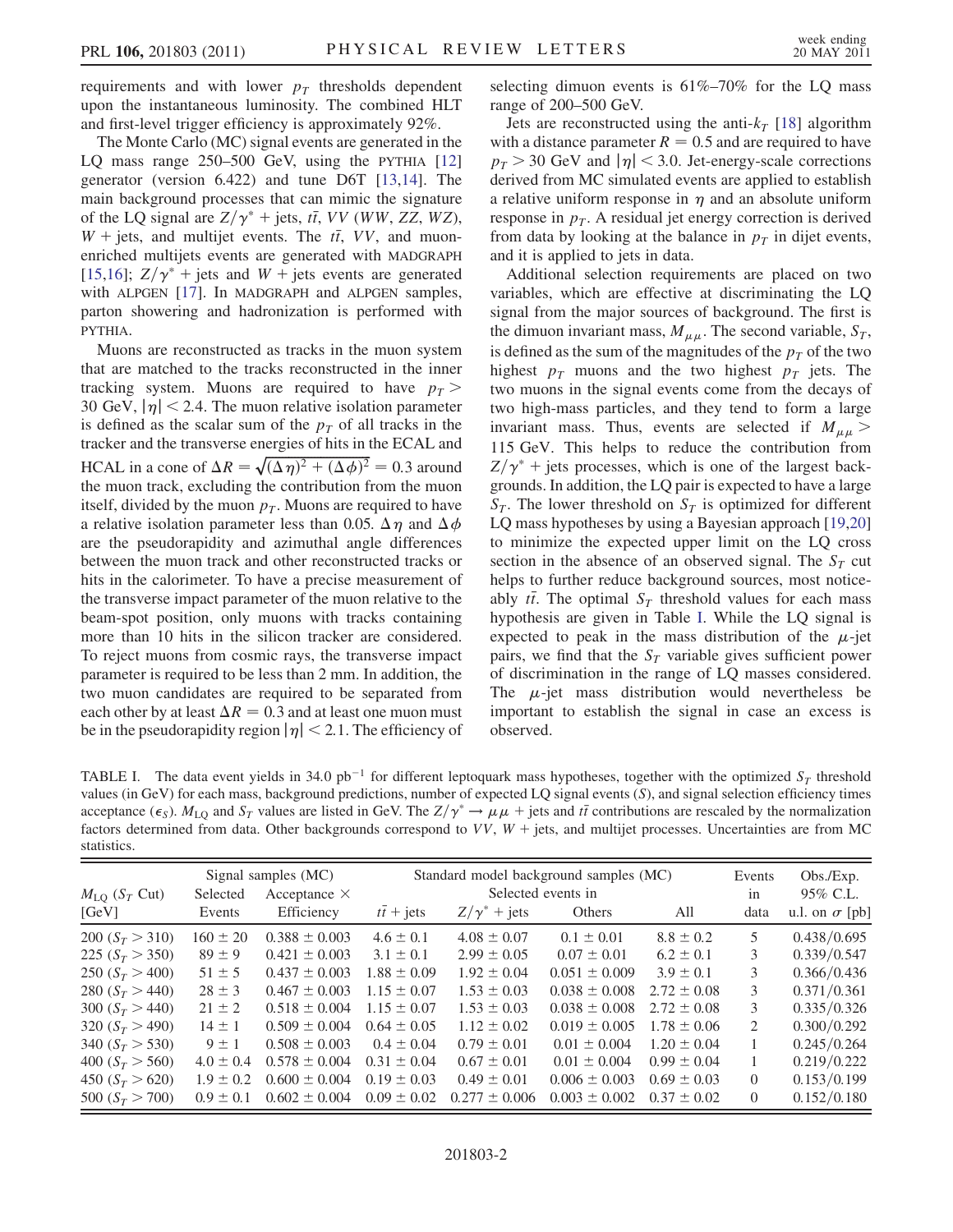The contribution from  $t\bar{t}$  is estimated with the MC sample, using normalization and uncertainties determined from data [[21](#page-4-17)]. The contribution from  $W +$  jets is negligible once the full event selection is applied. The small contribution from VV is estimated from MC calculations. The multijet background is found to be negligible using a control data sample of same-sign dimuon events. The background from  $Z/\gamma^*$  + jets is determined by comparing  $Z/\gamma^*$  + jets events from data and MC samples in two different regions: at the Z boson peak,  $80 < M_{\mu\mu}$  < 100 GeV, and in the high-mass region,  $M_{\mu\mu} > 115$  GeV. In the low-mass region, the ratio of data to MC events  $(R_L)$ is determined to be  $R_L = 1.28 \pm 0.14$  after selecting two muons and two jets with  $p_T > 30$  GeV, and a preliminary requirement of  $S_T > 250$  GeV. This rescaling factor is applied to the number of  $Z/\gamma^*$  + jets MC events in the high-mass region after the full selection.

Reasonable agreement between data and MC predictions is observed at all selection levels. The dimuon invariant mass is shown in Fig. [1](#page-2-0) (top) after the initial selection of muons and jets with  $p_T > 30$  GeV and a preliminary

<span id="page-2-0"></span>

FIG. 1 (color online). The distribution of  $M_{\mu\mu}$  (top) after requiring at least two muons and at least two jets with  $p_T$  > 30 GeV and  $S_T > 250$  GeV, and the distribution of  $S_T$  (bottom) after requiring at least two muons and at least two jets with  $p_T$  > 30 GeV and  $M_{\mu\mu} > 115$  GeV. The  $Z/\gamma^* \rightarrow \mu\mu + \text{jets}$  and  $t\bar{t}$ contributions are rescaled by the normalization factors determined from data. Other backgrounds correspond to VV,  $W +$  jets, and multijet processes. Uncertainties are statistical.

requirement of  $S_T > 250$  GeV. The  $M_{\mu\mu}$  distribution in data is consistent with the expected SM background prediction. The  $S_T$  distribution is also shown in Fig. [1](#page-2-0) (bottom) after the initial selection of muons and jets with  $p_T > 30$  GeV and the additional requirement of  $M_{\mu\mu} > 115 \text{ GeV}.$ 

The event yields from data, expected LQ signal (for several mass hypotheses), signal selection efficiency times acceptance, and expected standard model backgrounds are summarized in Table [I](#page-1-0).

Several sources of systematic uncertainties are considered in this analysis. The uncertainty on the integrated luminosity is taken as 11% [[22](#page-4-18)]. A 5% systematic uncertainty is assigned to the jet-energy scale (JES) [\[23\]](#page-4-19) of each jet. A smaller,  $\sim$  1% systematic uncertainty comes from the muon momentum scale. The 300 GeV LQ signal efficiency changes by 2% and 1% due to JES and muon momentum scale uncertainties, respectively. The effect of the muon momentum scale uncertainty on the total background is estimated to be  $\leq 0.5\%$ . The JES contributes 2% to the estimate of the  $Z/\gamma^*$  + jets background described above and 15% to the estimate of the VV background from MC. The statistical uncertainty on the value of  $R_L$  after a preselection requirement ( $S_T > 250$  GeV), 11%, is used as an uncertainty on the estimated  $Z/\gamma^*$  + jets background. Additionally, an uncertainty of 16% is assigned on the shape of the  $Z/\gamma^*$  + jets background by comparing the number of  $Z/\gamma^*$  + jets events surviving final  $S_T$  cut selections in MADGRAPH samples with factorization orrenormalization scales and matching thresholds varied by a factor of 2. A 41% systematic uncertainty is taken from the CMS measurement of the  $t\bar{t}$  production cross section [\[21\]](#page-4-17) and assigned to the estimate of the  $t\bar{t}$  background; it includes the effect of JES on the estimate of the  $t\bar{t}$  background. The effect of jet energy and muon momentum resolution on expected signal and backgrounds is found to be negligible. A 5% systematic uncertainty per muon is assigned due to differences in reconstruction, identification, trigger, and isolation efficiencies between data and MC [[24](#page-4-20)], resulting in a 10% uncertainty on the efficiency of selecting events with two muons both for the signal and background processes. A theoretical uncertainty on the LQ signal production cross sections due to the choice of renormalization or factorization scales has been calculated by varying the scales between half and twice the LQ mass, and is found to be 14–15% for LQ masses between 200 and 500 GeV. The effect on the signal acceptance of additional jets generated via initial and final state radiation is found to be less than 1%. The 90% C.L. PDF uncertainties on LQ cross section have been obtained using the CTEQ6.6 [\[25\]](#page-4-21) PDF error set following a standard prescription and have been found to vary from 8 to 22% for leptoquarks in the mass range of 200–500 GeV [\[8\]](#page-4-4). The effect of PDF uncertainties is less than 0.5% on signal acceptance. The PDF uncertainties are not considered for background sources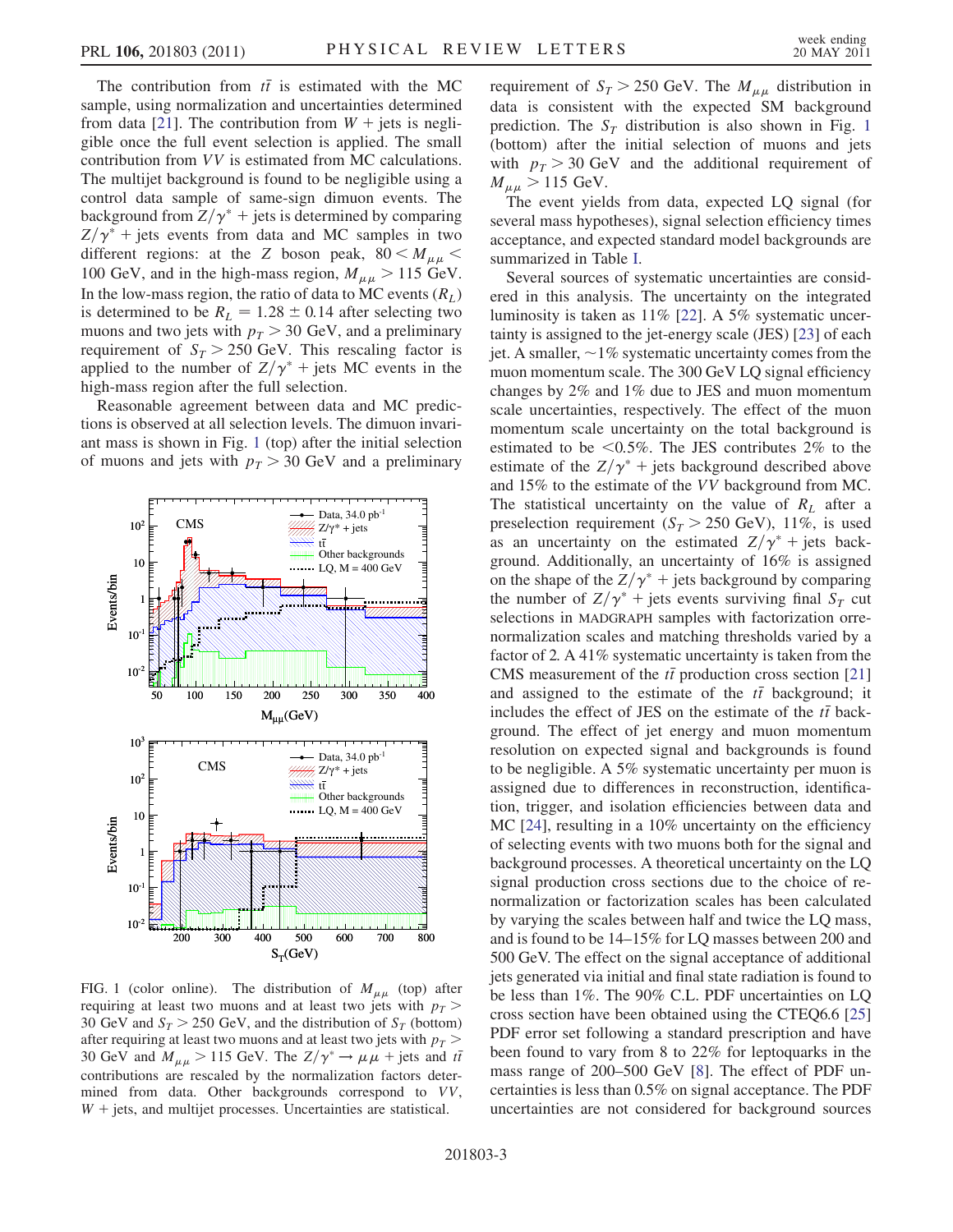with uncertainties determined from data. The systematic uncertainties, their magnitude, and the relative impact on the number of signal and background events are summarized in Table [II](#page-3-0).

One candidate event survives the full selection criteria corresponding to a leptoquark mass hypothesis of 400 GeV, and no candidates survive for criteria corresponding to masses greater than 450 GeV. An upper limit on the LQ cross section is set using a Bayesian method [[19](#page-4-15),[20](#page-4-16)] with a flat signal prior. A log-normal probability density function is used to integrate over the systematic uncertainties. Using Poisson statistics, a 95% confidence level (C.L.) upper limit is obtained on  $\sigma \times \beta^2$  $\sigma \times \beta^2$ . This is shown in Fig. 2 together with the NLO predictions for the scalar LQ pair production cross section. The 95% C.L. exclusion on  $\beta$  as a function of LQ mass is also shown in Fig. [2.](#page-3-1) The systematic uncertainties reported in Table [II](#page-3-0) are included in the calculation as nuisance parameters. With the assumption that  $\beta = 1$ , secondgeneration scalar leptoquarks with masses less than 394 GeV are excluded at 95% C.L., 78 GeV higher than the limit set at the D0 Experiment at the Tevatron [\[10](#page-4-6)]. This is in agreement with the expected limit of 394 GeV. The corresponding observed limit on cross section is 0.223 pb. If the lower edge of the theoretical  $\sigma \times \beta^2$  curve is used, the observed (expected) limit on LQ mass is 379 (377) GeVand the observed limit on cross section is 0.224 pb.

In summary, a search for pair production of secondgeneration scalar leptoquarks decaying to two muons and two jets has been performed using 7 TeV *pp* collision data corresponding to an integrated luminosity of  $34.0 \text{ pb}^{-1}$ . The number of observed candidate events agrees well with the number of expected standard model background events. A Bayesian approach that includes the treatment of systematic uncertainties as nuisance parameters is used to set limits on the LQ cross section times  $\beta^2$  as a function of LQ mass. At 95% C.L., the pair production of secondgeneration scalar leptoquarks with masses below 394 GeV is excluded for  $\beta = 1$ , where  $\beta$  is the leptoquark branching fraction into a muon and a quark. This is the most stringent limit to date on the existence of second-generation scalar leptoquarks.

We extend our thanks to Michael Krämer for providing the tools for calculation of the leptoquark theoretical cross section and PDF uncertainty. We wish to congratulate our

<span id="page-3-0"></span>TABLE II. Systematic uncertainties and their effects on number of signal and background events.

| Systematic uncertainty       | Magnitude | Effect on<br>signal | Effect on<br>background |
|------------------------------|-----------|---------------------|-------------------------|
| <b>JES</b>                   | 5%        | 2%                  | .                       |
| JES & Data Backgr. Est.      | .         | .                   | 26%                     |
| Muon Momentum Scale          | $1\%$     | $1\%$               | $< 0.5\%$               |
| Muon Pair Reco/ID/Iso        | 10%       | 10%                 | $< 0.05\%$              |
| <b>Integrated Luminosity</b> | 11%       | 11%                 |                         |
| Total                        |           | 15%                 | 26%                     |

<span id="page-3-1"></span>

FIG. 2 (color online). (Top) The expected and observed 95% C.L. upper limit on the scalar leptoquark pair production cross section multiplied by  $\beta^2$  as a function of the LQ mass, together with the NLO theoretical cross section curve. The shaded band on the theoretical values includes PDF uncertainties and the error on the leptoquark production cross section due to renormalization and factorization scale variation by a factor of 2. The shaded region is excluded by the current D0 limits [\[10\]](#page-4-6). (Bottom) The minimum  $\beta$  for 95% C.L. exclusion of the leptoquark hypothesis as a function of leptoquark mass. The observed limit and corresponding uncertainty band is obtained by considering the observed upper limit and theoretical branching ratio and its uncertainty in the top figure. Note: The shaded area excluded by the D0 experiment was determined with combined information from the decay channel with two muons and two jets and the decay channel with one muon, missing transverse energy, and two jets.

colleagues in the CERN accelerator departments for the excellent performance of the LHC machine. We thank the technical and administrative staff at CERN and other CMS institutes, and acknowledge support from: FMSR (Austria); FNRS and FWO (Belgium); CNPq, CAPES, FAPERJ, and FAPESP (Brazil); MES (Bulgaria); CERN; CAS, MoST, and NSFC (China); COLCIENCIAS (Colombia); MSES (Croatia); RPF (Cyprus); Academy of Sciences and NICPB (Estonia); Academy of Finland, ME, and HIP (Finland); CEA and CNRS/IN2P3 (France); BMBF, DFG, and HGF (Germany); GSRT (Greece); OTKA and NKTH (Hungary); DAE and DST (India); IPM (Iran); SFI (Ireland); INFN (Italy); NRF and WCU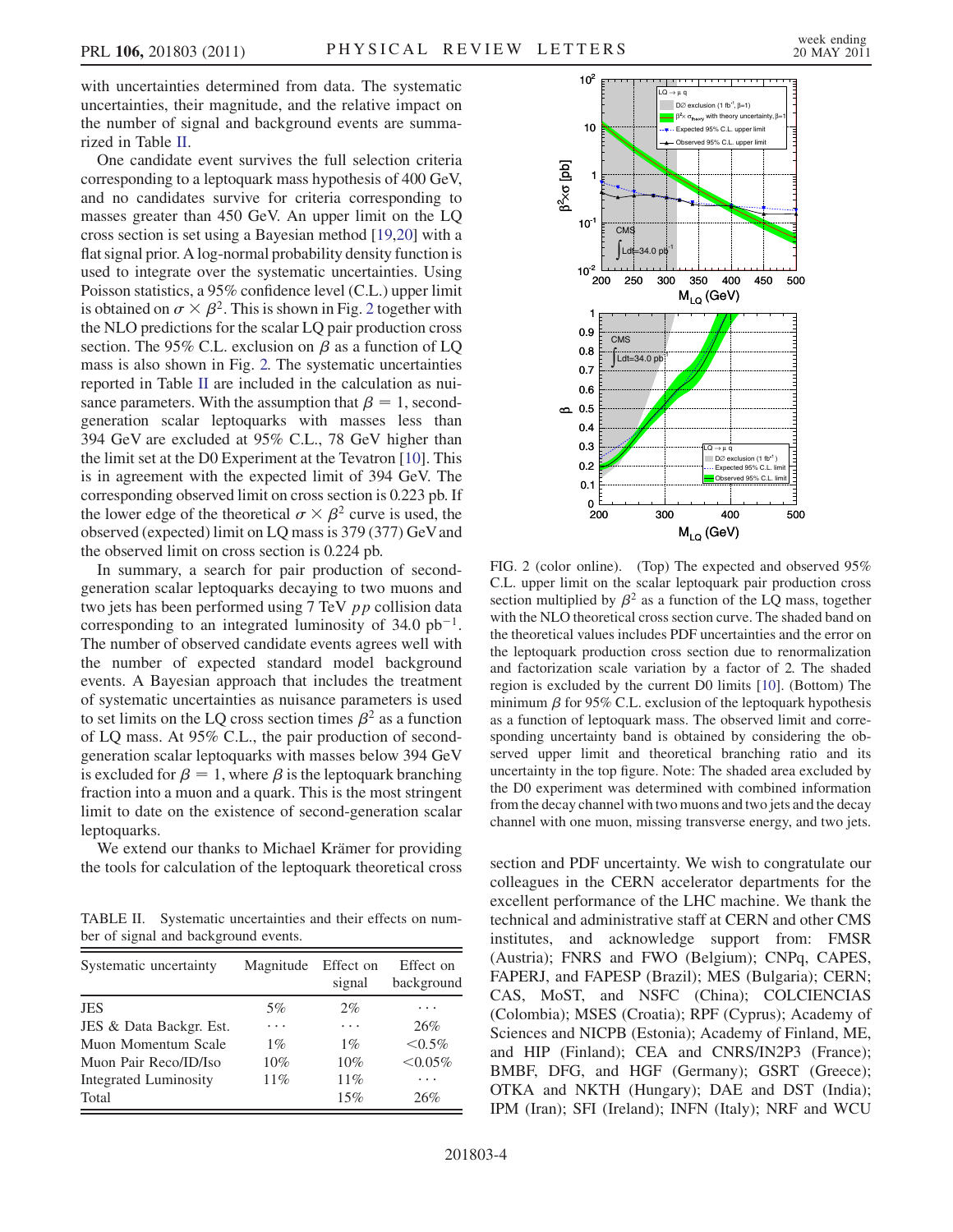(Korea); LAS (Lithuania); CINVESTAV, CONACYT, SEP, and UASLP-FAI (Mexico); PAEC (Pakistan); SCSR (Poland); FCT (Portugal); JINR (Armenia, Belarus, Georgia, Ukraine, Uzbekistan); MST and MAE (Russia); MSTD (Serbia); MICINN and CPAN (Spain); Swiss Funding Agencies (Switzerland); NSC (Taipei); TUBITAK and TAEK (Turkey); STFC (United Kingdom); DOE and NSF (USA).

- <span id="page-4-0"></span>[1] W. Buchmüller et al., [Phys. Lett. B](http://dx.doi.org/10.1016/0370-2693(87)90637-X) 191, 442 (1987).
- [2] S. Dimopoulos and L. Susskind, [Nucl. Phys.](http://dx.doi.org/10.1016/0550-3213(79)90364-X) **B155**, 237 [\(1979\)](http://dx.doi.org/10.1016/0550-3213(79)90364-X).
- [3] S. Dimopoulos, [Nucl. Phys.](http://dx.doi.org/10.1016/0550-3213(80)90277-1) **B168**, 69 (1980).
- [4] E. Eichten and K. Lane, [Phys. Lett. B](http://dx.doi.org/10.1016/0370-2693(80)90065-9) 90, 125 (1980).
- <span id="page-4-1"></span>[5] V. Angelopoulos *et al.*, [Nucl. Phys.](http://dx.doi.org/10.1016/0550-3213(87)90637-7) **B292**, 59 (1987).
- <span id="page-4-2"></span>[6] O. Shanker, Nucl. Phys. **B204**[, 375 \(1982\)](http://dx.doi.org/10.1016/0550-3213(82)90196-1).
- <span id="page-4-3"></span>[7] W. Buchmüller and D. Wyler, [Phys. Lett. B](http://dx.doi.org/10.1016/0370-2693(86)90771-9) 177, 377 (1986).
- <span id="page-4-4"></span>[8] M. Krämer et al., Phys. Rev. D 71[, 057503 \(2005\)](http://dx.doi.org/10.1103/PhysRevD.71.057503).
- <span id="page-4-5"></span>[9] M. Kuze and Y. Sirois, [Prog. Part. Nucl. Phys.](http://dx.doi.org/10.1016/S0146-6410(02)00176-X) 50, 1 (2003).
- <span id="page-4-6"></span>[10] V. Abazov et al. (D0), [Phys. Lett. B](http://dx.doi.org/10.1016/j.physletb.2008.12.017) 671, 224 (2009).
- <span id="page-4-7"></span>[11] R. Adolphi et al. (CMS), JINST 3[, S08004 \(2008\).](http://dx.doi.org/10.1088/1748-0221/3/08/S08004)
- <span id="page-4-8"></span>[12] T. Sjöstrand et al., [J. High Energy Phys. 05 \(2006\) 026.](http://dx.doi.org/10.1088/1126-6708/2006/05/026)
- <span id="page-4-9"></span>[13] R. Field, Acta Phys. Pol. B 39, 2611 (2008) [\[http://](http://th-www.if.uj.edu.pl/acta/vol39/abs/v39p2611.htm) [th-www.if.uj.edu.pl/acta/vol39/abs/v39p2611.htm](http://th-www.if.uj.edu.pl/acta/vol39/abs/v39p2611.htm)].
- <span id="page-4-10"></span>[14] R. Field, in Proceedings of the First International Workshop on Multiple Partonic Interactions at the LHC MPI'08, October 27-31, 2008, edited by P. Bartalini and L. Fano (Perugia, Italy, 2009).
- <span id="page-4-11"></span>[15] F. Maltoni and T. Stelzer, [J. High Energy Phys. 02 \(2003\)](http://dx.doi.org/10.1088/1126-6708/2003/02/027) [027.](http://dx.doi.org/10.1088/1126-6708/2003/02/027)
- <span id="page-4-12"></span>[16] J. Alwall et al., [J. High Energy Phys. 09 \(2007\) 028.](http://dx.doi.org/10.1088/1126-6708/2007/09/028)
- <span id="page-4-13"></span>[17] M.L. Mangano, M. Moretti, F. Piccinini, R. Pittau, and A. D. Polosa, [J. High Energy Phys. 07 \(2003\) 001](http://dx.doi.org/10.1088/1126-6708/2003/07/001).
- <span id="page-4-14"></span>[18] M. Cacciari, G. Salam, and G. Soyez, [J. High Energy](http://dx.doi.org/10.1088/1126-6708/2008/04/063) [Phys. 04 \(2008\) 063.](http://dx.doi.org/10.1088/1126-6708/2008/04/063)
- <span id="page-4-15"></span>[19] Particle Data Group, J. Phys. G 37[, 075021 \(2010\).](http://dx.doi.org/10.1088/0954-3899/37/7A/075021)
- <span id="page-4-16"></span>[20] I. Bertram, G. Landsberg, J. Linnemann, R. Partridge, M. Paterno, and H. Prosper, Fermilab Report No. FERMILAB-TM-2104, 2000.
- <span id="page-4-17"></span>[21] V. Khachatryan et al. CMS Collaboration, [Phys. Lett. B](http://dx.doi.org/10.1016/j.physletb.2010.11.058) 695[, 424 \(2011\).](http://dx.doi.org/10.1016/j.physletb.2010.11.058)
- <span id="page-4-18"></span>[22] V. Khachatryan et al. CMS Collaboration, CMS Physics Analysis Summary Report No. CMS-PAS-EWK-10-004, 2010.
- <span id="page-4-19"></span>[23] V. Khachatryan et al. CMS Collaboration, CMS Physics Analysis Summary Report No. CMS-PAS-JME-10-010, 2010.
- <span id="page-4-20"></span>[24] V. Khachatryan et al. CMS Collaboration, [J. High Energy](http://dx.doi.org/10.1007/JHEP01(2011)080) [Phys. 01 \(2011\) 080.](http://dx.doi.org/10.1007/JHEP01(2011)080)
- <span id="page-4-21"></span>[25] P.M. Nadolsky et al., Phys. Rev. D 78[, 013004 \(2008\)](http://dx.doi.org/10.1103/PhysRevD.78.013004).

<span id="page-4-25"></span><span id="page-4-24"></span><span id="page-4-23"></span><span id="page-4-22"></span>V. Khachatryan,<sup>1</sup> A.M. Sirunyan,<sup>1</sup> A. Tumasyan,<sup>1</sup> W. Adam,<sup>2</sup> T. Bergauer,<sup>2</sup> M. Dragicevic,<sup>2</sup> J. Erö,<sup>2</sup> C. Fabjan,<sup>2</sup> M. Friedl,<sup>2</sup> R. Frühwirth,<sup>2</sup> V. M. Ghete,<sup>2</sup> J. Hammer,<sup>2,[b](#page-13-0)</sup> S. Hänsel,<sup>2</sup> C. Hartl,<sup>2</sup> M. Hoch,<sup>2</sup> N. Hörmann,<sup>2</sup> J. Hrubec,<sup>2</sup> M. Jeitler,<sup>2</sup> G. Kasieczka,<sup>2</sup> W. Kiesenhofer,<sup>2</sup> M. Krammer,<sup>2</sup> D. Liko,<sup>2</sup> I. Mikulec,<sup>2</sup> M. Pernicka,<sup>2</sup> H. Rohringer,<sup>2</sup> R. Schöfbeck,<sup>2</sup> J. Strauss,<sup>2</sup> A. Taurok,<sup>2</sup> F. Teischinger,<sup>2</sup> P. Wagner,<sup>2</sup> W. Waltenberger,<sup>2</sup> G. Walzel,<sup>2</sup> E. Widl,<sup>2</sup> C.-E. Wulz,<sup>2</sup> V. Mossolov,<sup>3</sup> N. Shumeiko,<sup>3</sup> J. Suarez Gonzalez,<sup>3</sup> L. Benucci,<sup>4</sup> K. Cerny,<sup>4</sup> E. A. De Wolf,<sup>4</sup> X. Janssen,<sup>4</sup> T. Maes,<sup>4</sup> L. Mucibello,<sup>4</sup> S. Ochesanu,<sup>4</sup> B. Roland,<sup>4</sup> R. Rougny,<sup>4</sup> M. Selvaggi,<sup>4</sup> H. Van Haevermaet,<sup>4</sup> P. Van Mechelen,<sup>4</sup> N. Van Remortel,<sup>4</sup> S. Beauceron,<sup>5</sup> F. Blekman,<sup>5</sup> S. Blyweert,<sup>5</sup> J. D'Hondt,<sup>5</sup> O. Devroede,<sup>5</sup> R. Gonzalez Suarez,<sup>5</sup> A. Kalogeropoulos,<sup>5</sup> J. Maes,<sup>5</sup> M. Maes,<sup>5</sup> S. Tavernier,<sup>5</sup> W. Van Doninck,<sup>5</sup> P. Van Mulders,<sup>5</sup> G. P. Van Onsem,<sup>5</sup> I. Villella,<sup>5</sup> O. Charaf,<sup>6</sup> B. Clerbaux,<sup>6</sup> G. De Lentdecker,<sup>6</sup> V. Dero,<sup>6</sup> A. P. R. Gay,<sup>6</sup> G. H. Hammad,<sup>6</sup> T. Hreus,<sup>6</sup> P. E. Marage,<sup>6</sup> L. Thomas,<sup>6</sup> C. Vander Velde,<sup>6</sup> P. Vanlaer,<sup>6</sup> J. Wickens,<sup>6</sup> V. Adler,<sup>7</sup> S. Costantini,<sup>7</sup> M. Grunewald,<sup>7</sup> B. Klein,<sup>7</sup> A. Marinov,<sup>7</sup> J. Mccartin,<sup>7</sup> D. Ryckbosch,<sup>7</sup> F. Thyssen,<sup>7</sup> M. Tytgat,<sup>7</sup> L. Vanelderen,<sup>7</sup> P. Verwilligen,<sup>7</sup> S. Walsh,<sup>7</sup> N. Zaganidis,<sup>7</sup> S. Basegmez,<sup>8</sup> G. Bruno,<sup>8</sup> J. Caudron,<sup>8</sup> L. Ceard,<sup>8</sup> J. De Favereau De Jeneret, <sup>8</sup> C. Delaere, <sup>8</sup> P. Demin, <sup>8</sup> D. Favart, <sup>8</sup> A. Giammanco, <sup>8</sup> G. Grégoire, <sup>8</sup> J. Hollar, <sup>8</sup> V. Lemaitre,<sup>8</sup> J. Liao,<sup>8</sup> O. Militaru,<sup>8</sup> S. Ovyn,<sup>8</sup> D. Pagano,<sup>8</sup> A. Pin,<sup>8</sup> K. Piotrzkowski,<sup>8</sup> N. Schul,<sup>8</sup> N. Beliy,<sup>9</sup> T. Caebergs,<sup>9</sup> E. Daubie,<sup>9</sup> G. A. Alves,<sup>10</sup> D. De Jesus Damiao,<sup>10</sup> M. E. Pol,<sup>10</sup> M. H. G. Souza,<sup>10</sup> W. Carvalho,<sup>11</sup> E. M. Da Costa,<sup>11</sup> C. De Oliveira Martins,<sup>11</sup> S. Fonseca De Souza,<sup>11</sup> L. Mundim,<sup>11</sup> H. Nogima,<sup>11</sup> V. Oguri,<sup>11</sup> W. L. Prado Da Silva,<sup>11</sup> A. Santoro,<sup>11</sup> S. M. Silva Do Amaral,<sup>11</sup> A. Sznajder,<sup>11</sup> F. Torres Da Silva De Araujo,<sup>11</sup> F. A. Dias,<sup>12</sup> M. A. F. Dias,<sup>12</sup> T. R. Fernandez Perez Tomei,<sup>12</sup> E. M. Gregores,<sup>12[,c](#page-13-1)</sup> F. Marinho,<sup>12</sup> S. F. Novaes,<sup>12</sup> Sandra S. Padula,<sup>12</sup> N. Darmenov,<sup>13[,b](#page-13-0)</sup> L. Dimitrov,<sup>13</sup> V. Genchev,<sup>13,[b](#page-13-0)</sup> P. Iaydjiev,<sup>13,b</sup> S. Piperov,<sup>13</sup> M. Rodozov,<sup>13</sup> S. Stoykova,<sup>13</sup> G. Sultanov,<sup>13</sup> V. Tcholakov,<sup>13</sup> R. Trayanov,<sup>13</sup> I. Vankov,<sup>13</sup> M. Dyulendarova,<sup>14</sup> R. Hadjiiska,<sup>14</sup> V. Kozhuharov,<sup>14</sup> L. Litov,<sup>14</sup> E. Marinova,<sup>14</sup> M. Mateev,<sup>14</sup> B. Pavlov,<sup>14</sup> P. Petkov,<sup>14</sup> J. G. Bian,<sup>15</sup> G. M. Chen,<sup>15</sup> H. S. Chen, <sup>15</sup> C. H. Jiang, <sup>15</sup> D. Liang, <sup>15</sup> S. Liang, <sup>15</sup> J. Wang, <sup>15</sup> J. Wang, <sup>15</sup> X. Wang, <sup>15</sup> Z. Wang, <sup>15</sup> M. Xu, <sup>15</sup> M. Yang, <sup>15</sup> J. Zang, <sup>15</sup> Z. Zhang, <sup>15</sup> Y. Ban, <sup>16</sup> S. Guo, <sup>16</sup> Y. Guo, <sup>16</sup> W. Li, <sup>16</sup> Y. Mao, <sup>16</sup> S. J. Qian, <sup>16</sup> H. Teng, <sup>16</sup> L. Zhang,<sup>16</sup> B. Zhu,<sup>16</sup> W. Zou,<sup>16</sup> A. Cabrera,<sup>17</sup> B. Gomez Moreno,<sup>17</sup> A. A. Ocampo Rios,<sup>17</sup> A. F. Osorio Oliveros,<sup>17</sup> J. C. Sanabria,17 N. Godinovic,<sup>18</sup> D. Lelas,18 K. Lelas,18 R. Plestina,18,[d](#page-13-2) D. Polic,18 I. Puljak,<sup>18</sup> Z. Antunovic,<sup>19</sup> M. Dzelalija,<sup>19</sup> V. Brigljevic,<sup>20</sup> S. Duric,<sup>20</sup> K. Kadija,<sup>20</sup> S. Morovic,<sup>20</sup> A. Attikis,<sup>21</sup> M. Galanti,<sup>21</sup> J. Mousa,<sup>21</sup> C. Nicolaou,<sup>21</sup> F. Ptochos,<sup>21</sup> P. A. Razis,<sup>21</sup> H. Rykacz[e](#page-13-3)wski,<sup>21</sup> Y. Assran,<sup>22,e</sup> M. A. Mahmoud,<sup>22[,f](#page-13-4)</sup> A. Hektor,<sup>23</sup>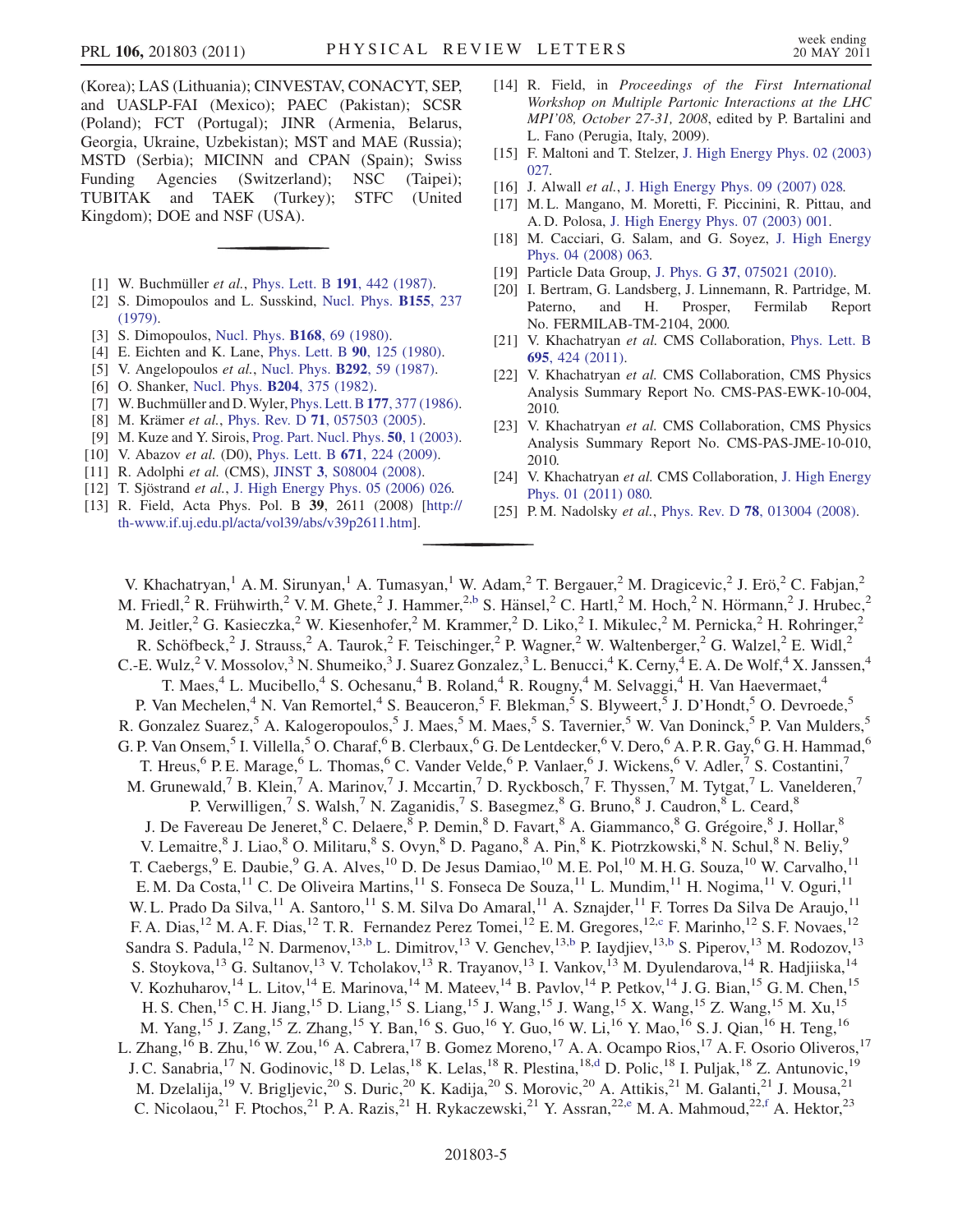<span id="page-5-8"></span><span id="page-5-7"></span><span id="page-5-6"></span><span id="page-5-5"></span><span id="page-5-4"></span><span id="page-5-3"></span><span id="page-5-2"></span><span id="page-5-1"></span><span id="page-5-0"></span>M. Kadastik,<sup>23</sup> K. Kannike,<sup>23</sup> M. Müntel,<sup>23</sup> M. Raidal,<sup>23</sup> L. Rebane,<sup>23</sup> V. Azzolini,<sup>24</sup> P. Eerola,<sup>24</sup> S. Czellar,<sup>25</sup> J. Härkönen,<sup>25</sup> A. Heikkinen,<sup>25</sup> V. Karimäki,<sup>25</sup> R. Kinnunen,<sup>25</sup> J. Klem,<sup>25</sup> M. J. Kortelainen,<sup>25</sup> T. Lampén,<sup>25</sup> K. Lassila-Perini,<sup>25</sup> S. Lehti,<sup>25</sup> T. Lindén,<sup>25</sup> P. Luukka,<sup>25</sup> T. Mäenpää,<sup>25</sup> E. Tuominen,<sup>25</sup> J. Tuominiemi,<sup>25</sup> E. Tuovinen,<sup>25</sup> D. Ungaro,<sup>25</sup> L. Wendland,<sup>25</sup> K. Banzuzi,<sup>26</sup> A. Korpela,<sup>26</sup> T. Tuuva,<sup>26</sup> D. Sillou,<sup>27</sup> M. Besancon,<sup>28</sup> S. Choudhury,<sup>28</sup> M. Dejardin,<sup>28</sup> D. Denegri,<sup>28</sup> B. Fabbro,<sup>28</sup> J.L. Faure,<sup>28</sup> F. Ferri,<sup>28</sup> S. Ganjour,<sup>28</sup> F.X. Gentit,<sup>28</sup> A. Givernaud,<sup>28</sup> P. Gras,<sup>28</sup> G. Hamel de Monchenault,<sup>28</sup> P. Jarry,<sup>28</sup> E. Locci,<sup>28</sup> J. Malcles,<sup>28</sup> M. Marionneau,<sup>28</sup> L. Millischer,<sup>28</sup> J. Rander,<sup>28</sup> A. Rosowsky,<sup>28</sup> I. Shreyber,<sup>28</sup> M. Titov,<sup>28</sup> P. Verrecchia,<sup>28</sup> S. Baffioni,<sup>29</sup> F. Beaudette,<sup>29</sup> L. Bianchini,<sup>29</sup> M. Bluj,<sup>29[,g](#page-13-5)</sup> C. Broutin,<sup>29</sup> P. Busson,<sup>29</sup> C. Charlot,<sup>29</sup> T. Dahms,<sup>29</sup> L. Dobrzynski,<sup>29</sup> R. Granier de Cassagnac,<sup>29</sup> M. Haguenauer,<sup>29</sup> P. Miné,<sup>29</sup> C. Mironov,<sup>29</sup> C. Ochando,<sup>29</sup> P. Paganini,<sup>29</sup> D. Sabes,<sup>29</sup> R. Salerno,<sup>29</sup> Y. Sirois,<sup>29</sup> C. Thiebaux,<sup>29</sup> B. Wyslouch,<sup>29[,h](#page-13-6)</sup> A. Zab[i](#page-13-7),<sup>29</sup> J.-L. Agram,<sup>30,i</sup> J. Andrea,<sup>30</sup> A. Besson,<sup>30</sup> D. Bloch,<sup>30</sup> D. Bod[i](#page-13-7)n,<sup>30</sup> J.-M. Brom,<sup>30</sup> M. Cardaci,<sup>30</sup> E.C. Chabert,<sup>30</sup> C. Collard,<sup>30</sup> E. Conte,<sup>30,i</sup> F. Drouhin,<sup>30,i</sup> C. Ferro,<sup>30</sup> J.-C. Fontaine,<sup>30[,i](#page-13-7)</sup> D. Gelé,<sup>30</sup> U. Goerlach,<sup>30</sup> S. Greder,<sup>30</sup> P. Ju[i](#page-13-7)llot,<sup>30</sup> M. Karim,<sup>30,i</sup> A.-C. Le Bihan,<sup>30</sup> Y. Mikami,<sup>30</sup> P. Van Hove,<sup>30</sup> F. Fassi,<sup>31</sup> D. Mercier,<sup>31</sup> C. Baty,<sup>32</sup> N. Beaupere,<sup>32</sup> M. Bedjidian,<sup>32</sup> O. Bondu,<sup>32</sup> G. Boudoul,<sup>32</sup> D. Boumediene,<sup>32</sup> H. Brun,<sup>32</sup> N. Chanon,<sup>32</sup> R. Chierici,<sup>32</sup> D. Contardo,<sup>32</sup> P. Depasse,<sup>32</sup> H. El Mamouni,<sup>32</sup> A. Falkiewicz,<sup>32</sup> J. Fay,<sup>32</sup> S. Gascon,<sup>32</sup> B. Ille,<sup>32</sup> T. Kurca,<sup>32</sup> T. Le Grand,<sup>32</sup> M. Lethuillier,<sup>32</sup> L. Mirabito,<sup>32</sup> S. Perries,<sup>32</sup> V. Sordini,<sup>32</sup> S. Tosi,<sup>32</sup> Y. Tschudi,<sup>32</sup> P. Verdier,<sup>32</sup> H. Xiao,<sup>32</sup> L. Megrelidze,<sup>33</sup> V. Roinishvili,<sup>33</sup> D. Lomidze,<sup>34</sup> G. Anagnostou,<sup>35</sup> M. Edelhoff,<sup>35</sup> L. Feld,<sup>35</sup> N. Heracleous,<sup>35</sup> O. Hindrichs,<sup>35</sup> R. Jussen,<sup>35</sup> K. Klein,<sup>35</sup> J. Merz,<sup>35</sup> N. Mohr,<sup>35</sup> A. Ostapchuk,<sup>35</sup> A. Perieanu,<sup>35</sup> F. Raupach,<sup>35</sup> J. Sammet,<sup>35</sup> S. Schael,<sup>35</sup> D. Sprenger,<sup>35</sup> H. Weber,<sup>35</sup> M. Weber,<sup>35</sup> B. Wittmer,<sup>35</sup> M. Ata,<sup>36</sup> W. Bender,<sup>36</sup> M. Erdmann,<sup>36</sup> J. Frangenheim,<sup>36</sup> T. Hebbeker,<sup>36</sup> A. Hinzmann,<sup>36</sup> K. Hoepfner,<sup>36</sup> C. Hof,<sup>36</sup> T. Klimkovich,<sup>36</sup> D. Klingebiel,<sup>36</sup> P. Kreuzer,<sup>36</sup> D. L[a](#page-13-8)nske,<sup>36,a</sup> C. Magass,<sup>36</sup> G. Masetti,<sup>36</sup> M. Merschmeyer,<sup>36</sup> A. Meyer,<sup>36</sup> P. Papacz,<sup>36</sup> H. Pieta,<sup>36</sup> H. Reithler,<sup>36</sup> S. A. Schmitz,<sup>36</sup> L. Sonnenschein,<sup>36</sup> J. Steggemann,<sup>36</sup> D. Teyssier,<sup>36</sup> M. Bontenackels,<sup>37</sup> M. Davids,<sup>37</sup> M. Duda,<sup>37</sup> G. Flügge,<sup>37</sup> H. Geenen,<sup>37</sup> M. Giffels,<sup>37</sup> W. Haj Ahmad,<sup>37</sup> D. Heydhausen,<sup>37</sup> T. Kress,<sup>37</sup> Y. Kuessel,<sup>37</sup> A. Linn,<sup>37</sup> A. Nowack,  $37$  L. Perchalla,  $37$  O. Pooth,  $37$  J. Rennefeld,  $37$  P. Sauerland,  $37$  A. Stahl,  $37$  M. Thomas,  $37$  D. Tornier,  $37$ M. H. Zoeller,<sup>37</sup> M. Aldaya Martin,<sup>38</sup> W. Behrenhoff,<sup>38</sup> U. Behrens,<sup>38</sup> M. Bergholz,<sup>38[,j](#page-13-9)</sup> K. Borras,<sup>38</sup> A. Cakir,<sup>38</sup> A. Campbell,<sup>38</sup> E. Castro,<sup>38</sup> D. Dammann,<sup>38</sup> G. Eckerlin,<sup>38</sup> D. Eckstein,<sup>38</sup> A. Flossdorf,<sup>38</sup> G. Flucke,<sup>38</sup> A. Geiser,<sup>38</sup> I. Glushkov,<sup>38</sup> J. Hauk,<sup>38</sup> H. Jung,<sup>38</sup> M. Kasemann,<sup>38</sup> I. Katkov,<sup>38</sup> P. Katsas,<sup>38</sup> C. Kleinwort,<sup>38</sup> H. Kluge,<sup>38</sup> A. Knutsson,<sup>38</sup> D. Krücker,<sup>38</sup> E. Kuznetsova,<sup>38</sup> W. Lange,<sup>38</sup> W. Lohmann,<sup>38,[j](#page-13-9)</sup> R. Mankel,<sup>38</sup> M. Marienfeld,<sup>38</sup> I.-A. Melzer-Pellmann,<sup>38</sup> A. B. Meyer,<sup>38</sup> J. Mnich,<sup>38</sup> A. Mussgiller,<sup>38</sup> J. Olzem,<sup>38</sup> A. Parenti,<sup>38</sup> A. Raspereza,<sup>38</sup> A. Raval,<sup>38</sup> R. Schmidt,<sup>38,[j](#page-13-9)</sup> T. Schoerner-Sadenius,<sup>38</sup> N. Sen,<sup>38</sup> M. Stein,<sup>38</sup> J. Tomaszewska,<sup>38</sup> D. Volyanskyy,<sup>38</sup> R. Walsh,<sup>38</sup> C. Wissing,<sup>38</sup> C. Autermann,<sup>39</sup> S. Bobrovskyi,<sup>39</sup> J. Draeger,<sup>39</sup> H. Enderle,<sup>39</sup> U. Gebbert,<sup>39</sup> K. Kaschube,<sup>39</sup> G. Kaussen,<sup>39</sup> R. Klanner,<sup>39</sup> J. Lange,<sup>39</sup> B. Mura,<sup>39</sup> S. Naumann-Emme,<sup>39</sup> F. Nowak,<sup>39</sup> N. Pietsch,<sup>39</sup> C. Sander,<sup>39</sup> H. Schettler,<sup>39</sup> P. Schleper,<sup>39</sup> M. Schröder,<sup>39</sup> T. Schum,<sup>39</sup> J. Schwandt,<sup>39</sup> A. K. Srivastava,<sup>39</sup> H. Stadie,<sup>39</sup> G. Steinbrück,<sup>39</sup> J. Thomsen,<sup>39</sup> R. Wolf,<sup>39</sup> C. Barth,<sup>40</sup> J. Bauer,<sup>40</sup> V. Buege,<sup>40</sup> T. Chwalek,<sup>40</sup> W. De Boer,<sup>40</sup> A. Dierlamm,<sup>40</sup> G. Dirkes,<sup>40</sup> M. Feindt,<sup>40</sup> J. Gruschke,<sup>40</sup> C. Hackstein,<sup>40</sup> F. Hartmann,<sup>40</sup> S. M. Heindl,<sup>40</sup> M. Heinrich,<sup>40</sup> H. Held,<sup>40</sup> K. H. Hoffmann,<sup>40</sup> S. Honc,<sup>40</sup> T. Kuhr,<sup>40</sup> D. Martschei,<sup>40</sup> S. Mueller,<sup>40</sup> Th. Müller,<sup>40</sup> M. Niegel, $^{40}$  O. Oberst, $^{40}$  A. Oehler, $^{40}$  J. Ott, $^{40}$  T. Peiffer, $^{40}$  D. Piparo, $^{40}$  G. Quast, $^{40}$  K. Rabbertz, $^{40}$  F. Ratnikov, $^{40}$ M. Renz,  $^{40}$  C. Saout,  $^{40}$  A. Scheurer,  $^{40}$  P. Schieferdecker,  $^{40}$  F.-P. Schilling,  $^{40}$  G. Schott,  $^{40}$  H. J. Simonis,  $^{40}$ F. M. Stober,<sup>40</sup> D. Troendle,<sup>40</sup> J. Wagner-Kuhr,<sup>40</sup> M. Zeise,<sup>40</sup> V. Zhu[k](#page-13-10)ov,<sup>40,k</sup> E. B. Ziebarth,<sup>40</sup> G. Daskalakis,<sup>41</sup> T. Geralis,<sup>41</sup> S. Kesisoglou,<sup>41</sup> A. Kyriakis,<sup>41</sup> D. Loukas,<sup>41</sup> I. Manolakos,<sup>41</sup> A. Markou,<sup>41</sup> C. Markou,<sup>41</sup> C. Mavrommatis,<sup>41</sup> E. Ntomari,<sup>41</sup> E. Petrakou,<sup>41</sup> L. Gouskos,<sup>42</sup> T. J. Mertzimekis,<sup>42</sup> A. Panagiotou,<sup>42</sup> I. Evangelou,<sup>43</sup> C. Foudas,  $^{43}$  P. Kokkas,  $^{43}$  N. Manthos,  $^{43}$  I. Papadopoulos,  $^{43}$  V. Patras,  $^{43}$  F. A. Triantis,  $^{43}$  A. Aranyi,  $^{44}$  G. Bencze,  $^{44}$ L. Boldizsar,<sup>44</sup> G. De[b](#page-13-0)reczeni,<sup>44</sup> C. Hajdu,<sup>44,b</sup> D. Horvath,<sup>44[,l](#page-13-11)</sup> A. Kapusi,<sup>44</sup> K. Krajczar,<sup>44,[m](#page-13-12)</sup> A. Laszlo,<sup>44</sup> F. Sikler,<sup>44</sup> G. Vesztergombi,<sup>44[,m](#page-13-12)</sup> N. Beni,<sup>45</sup> J. Molnar,<sup>45</sup> J. Palinkas,<sup>45</sup> Z. Szillasi,<sup>45</sup> V. Veszpremi,<sup>45</sup> P. Raics,<sup>46</sup> Z. L. Trocsanyi,<sup>46</sup> B. Ujvari,<sup>46</sup> S. Bansal,<sup>47</sup> S. B. Beri,<sup>47</sup> V. Bhatnagar,<sup>47</sup> N. Dhingra,<sup>47</sup> R. Gupta,<sup>47</sup> M. Jindal,<sup>47</sup> M. Kaur,<sup>47</sup> J. M. Kohli,<sup>47</sup> M. Z. Mehta,<sup>47</sup> N. Nishu,<sup>47</sup> L. K. Saini,<sup>47</sup> A. Sharma,<sup>47</sup> A. P. Singh,<sup>47</sup> J. B. Singh,<sup>47</sup> S. P. Singh,<sup>47</sup> S. Ahuja,<sup>48</sup> S. Bhattacharya,<sup>48</sup> B. C. Choudhary,<sup>48</sup> P. Gupta,<sup>48</sup> S. Jain,<sup>48</sup> S. Jain,<sup>48</sup> A. Kumar,<sup>48</sup> R. K. Shivpuri,<sup>48</sup> R. K. Choudhury,<sup>49</sup> D. Dutta,<sup>49</sup> S. Kailas,<sup>49</sup> S. K. Kataria,<sup>49</sup> A. K. Mohanty,<sup>49[,b](#page-13-0)</sup> L. M. Pant,<sup>49</sup> P. Shukla,<sup>49</sup> T. Aziz,<sup>50</sup> M. Guchait,<sup>50[,n](#page-13-13)</sup> A. Gurtu,<sup>50</sup> M. Maity,<sup>50,[o](#page-13-14)</sup> D. Majumder,<sup>50</sup> G. Majumder,<sup>50</sup> K. Mazumdar,<sup>50</sup> G. B. Mohanty,<sup>50</sup> A. Saha,<sup>50</sup> K. Sudhakar,<sup>50</sup> N. Wickramage,<sup>50</sup> S. Banerjee,<sup>51</sup> S. Dugad,<sup>51</sup> N. K. Mondal,<sup>51</sup> H. Arfaei,<sup>52</sup> H. Bakhshiansohi,<sup>52</sup> S. M. Etesami,<sup>52</sup> A. Fahim,<sup>52</sup> M. Hashemi,<sup>52</sup> A. Jafari,<sup>52</sup> M. Khakzad,<sup>52</sup> A. Mohammadi,<sup>52</sup>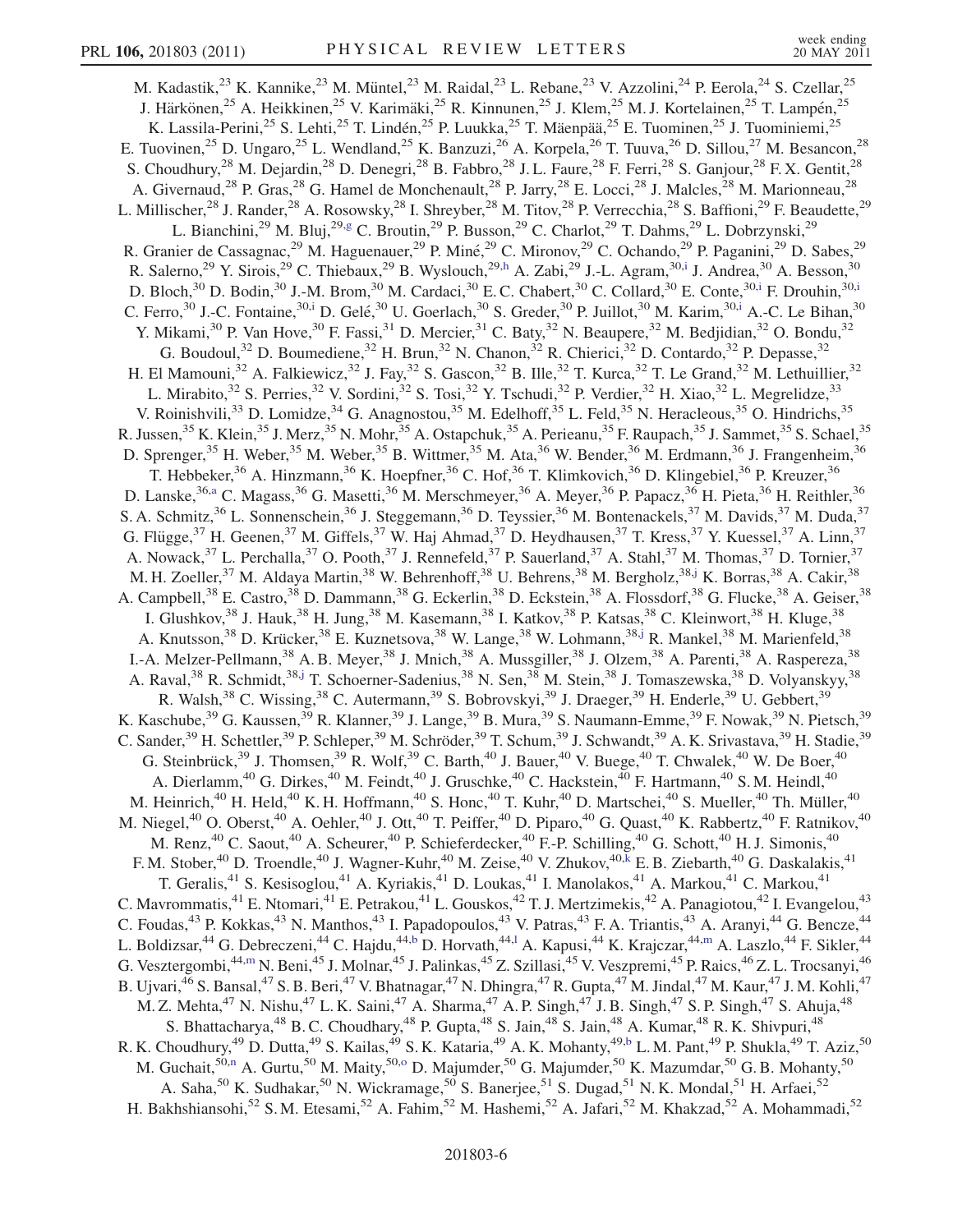<span id="page-6-1"></span><span id="page-6-0"></span>M. Mohammadi Najafabadi,<sup>52</sup> S. Paktinat Mehdiabadi,<sup>52</sup> B. Safarzadeh,<sup>52</sup> M. Zeinali,<sup>52</sup> M. Abbrescia,<sup>53a,53b</sup> L. Barbone,<sup>53a,53b</sup> C. Calabria,<sup>53a,53b</sup> A. Colaleo,<sup>53a</sup> D. Creanza,<sup>53a,53c</sup> N. De Filippis,<sup>53a,53c</sup> M. De Palma,<sup>53a,53b</sup> A. Dimitrov,<sup>53a</sup> L. Fiore,<sup>53a</sup> G. Iaselli,<sup>53a,53c</sup> L. Lusito,<sup>53a,53[b](#page-13-0),b</sup> G. Maggi,<sup>53a,53c</sup> M. Maggi,<sup>53a</sup> N. Manna,<sup>53a,53b</sup> B. Marangelli,<sup>53a,53b</sup> S. My,<sup>53a,53c</sup> S. Nuzzo,<sup>53a,53b</sup> N. Pacifico,<sup>53a,53b</sup> G. A. Pierro,<sup>53a</sup> A. Pompili,<sup>53a,53b</sup> G. Pugliese,<sup>53a,53c</sup> F. Romano,<sup>53a,53c</sup> G. Roselli,<sup>53a,53b</sup> G. Selvaggi,<sup>53a,53b</sup> L. Silvestris,<sup>53a</sup> R. Trentadue,<sup>53a</sup> S. Tupputi,<sup>53a,53b</sup> G. Zito,<sup>53a</sup> G. Abbiendi,<sup>54a</sup> A.C. Benvenuti,<sup>54a</sup> D. Bonacorsi,<sup>54a</sup> S. Braibant-Giacomelli,<sup>54a,54b</sup> L. Brigliadori,<sup>54a</sup> P. Capiluppi,<sup>54a,54b</sup> A. Castro,<sup>54a,54b</sup> F. R. Cavallo,<sup>54a</sup> M. Cuffiani,<sup>54a,54b</sup> G. M. Dallavalle,<sup>54a</sup> F. Fabbri,<sup>54a</sup> A. Fanfani,<sup>54a,54b</sup> D. Fasanella,<sup>54a</sup> P. Giacomelli,<sup>54a</sup> M. Giunta,<sup>54a</sup> S. Marcellini,<sup>54a</sup> M. Meneghelli,<sup>54a,54b</sup> A. Montanari,<sup>54a</sup> F.L. Navarria,<sup>54a,54b</sup> F. Odorici,<sup>54a</sup> A. Perrotta,<sup>54a</sup> F. Primavera,<sup>54a</sup> A. M. Rossi,<sup>54a,54b</sup> T. Rovelli,<sup>54a,54b</sup> G. Siroli,<sup>54a,54b</sup> R. Travaglini,<sup>54a,54b</sup> S. Albergo,<sup>55a,55b</sup> G. Cappello,<sup>55a,55b</sup> M. Chiorboli,<sup>55a,55b[,b](#page-13-0)</sup> S. Costa,<sup>55a,55b</sup> A. Tricomi,<sup>55a,55b</sup> C. Tuve,<sup>55a</sup> G. Barbagli,<sup>56a</sup> V. Ciulli,<sup>56a,56b</sup> C. Civinini,<sup>56a</sup> R. D'Alessandro,<sup>56a,56b</sup> E. Focardi,<sup>56a,56b</sup> S. Frosali,<sup>56a,56b</sup> E. Gallo,<sup>56a</sup> C. Genta,<sup>56a</sup> S. Gonzi,<sup>56a,56b</sup> P. Lenzi,<sup>56a,56b</sup> M. Meschini,<sup>56a</sup> S. Paoletti,<sup>56a</sup> G. Sguazzoni,<sup>56a</sup> A. Tropiano,<sup>56a[,b](#page-13-0)</sup> L. Benussi,<sup>57a</sup> S. Bianco,<sup>57a</sup> S. Colafranceschi,<sup>57a[,p](#page-13-15)</sup> F. Fa[b](#page-13-0)bri,<sup>57a</sup> D. Piccolo,<sup>57a</sup> P. Fabbricatore,<sup>58a</sup> R. Musenich,<sup>58a</sup> A. Benaglia,<sup>59a,59b</sup> F. De Guio,<sup>59a,59b,b</sup> L. Di Matteo,<sup>59a,59b</sup> A. Ghezzi,<sup>59a,59b[,b](#page-13-0)</sup> M. Malberti,<sup>59a,59b</sup> S. Malvezzi,<sup>59a</sup> A. Martelli,<sup>59a,59b</sup> A. Massironi,<sup>59a,59b</sup> A. D. Menasce,<sup>59a</sup> L. Moroni,<sup>59a</sup> M. Paganoni,<sup>59a,59b</sup> D. Pedrini,<sup>59a</sup> S. Ragazzi,<sup>59a,59b</sup> N. Redaelli,<sup>59a</sup> S. Sala,<sup>59a</sup>, T. Tabarelli de Fatis,<sup>59a,59b</sup> V. Tancini,<sup>59a,59b</sup> S. Buontempo,<sup>60a</sup> C. A. Carrillo Montoya,<sup>60a</sup> A. Cimmino,<sup>60a,60b</sup> A. De Cosa,<sup>60a,60b</sup> M. De Gruttola,<sup>60a,60b</sup> F. Fabozzi,<sup>60a,[q](#page-13-16)</sup> A. O. M. Iorio,<sup>60a</sup> L. Lista,<sup>60a</sup> M. Merola,<sup>60a,60b</sup> P. Noli,<sup>60a,60b</sup> P. Paolucci,<sup>60a</sup> P. Azzi,<sup>61a</sup> N. Bacchetta,<sup>61a</sup> P. Bellan,<sup>61a,61b</sup> D. Bisello,<sup>61a,61b</sup> A. Branca,<sup>61a</sup> R. Carlin,<sup>61a,61b</sup> P. Checchia,<sup>61a</sup> E. Conti,<sup>61a</sup> M. De Mattia,<sup>61a,61b</sup> T. Dorigo,<sup>61a</sup> U. Dosselli,<sup>61a</sup> F. Fanzago,<sup>61a</sup> F. Gasparini,<sup>61a,61b</sup> U. Gasparini,<sup>61a,61b</sup> P. Giubilato,<sup>61a,61b</sup> A. Gresele,<sup>61a,61c</sup> S. Lacaprara,<sup>61a</sup> I. Lazzizzera,<sup>61a,61c</sup> M. Margoni,<sup>61a,61[b](#page-13-0)</sup> M. Mazzucato,<sup>61a</sup> A. T. Meneguzzo,<sup>61a,61b</sup> L. Perrozzi,<sup>61a,b</sup> N. Pozzobon,<sup>61a,61b</sup> P. Ronchese,<sup>61a,61b</sup> F. Simonetto,<sup>61a,61b</sup> E. Torassa,<sup>61a</sup> M. Tosi,<sup>61a,61b</sup> S. Vanini,<sup>61a,61b</sup> P. Zotto,<sup>61a,61b</sup> G. Zumerle,  ${}^{61a,61b}$  P. Baesso, ${}^{62a,62b}$  U. Berzano, ${}^{62a}$  C. Riccardi, ${}^{62a,62b}$  P. Torre, ${}^{62a,62b}$  P. Vitulo, ${}^{62a,62b}$  C. Viviani, ${}^{62a,62b}$ M. Biasini,<sup>63a,63[b](#page-13-0)</sup> G.M. Bilei,<sup>63a</sup> B. Caponeri,<sup>63a,63b</sup> L. Fanò,<sup>63a,63b</sup> P. Lariccia,<sup>63a,63b</sup> A. Lucaroni,<sup>63a,63b,b</sup> G. Mantovani, <sup>63a,63b</sup> M. Menichelli, <sup>63a</sup> A. Nappi, <sup>63a,63b</sup> A. Santocchia, <sup>63a,63b</sup> L. Servoli, <sup>63a</sup> S. Taroni, <sup>63a,63b</sup> M. Valdata,  $63a,63b$  R. Volpe,  $63a,63b, b$  P. Azzurri,  $64a,64c$  G. Bagliesi,  $64a$  J. Bernardini,  $64a,64b$  T. Boccali,  $64a,b$  $64a,b$ G. Broccolo,<sup>64a,64c</sup> R. Castaldi,<sup>64a</sup> R. T. D'Agnolo,<sup>64a,64c</sup> R. Dell'Orso,<sup>64a</sup> F. Fiori,<sup>64a,64b</sup> L. Foà,<sup>64a,64c</sup> A. Giassi,<sup>64a</sup> A. Kraan,  $^{64a}$  F. Ligabue,  $^{64a, 64c}$  T. Lomtadze,  $^{64a}$  L. Martini, $^{64a}$  A. Messineo,  $^{64a, 64b}$  F. Palla,  $^{64a}$  F. Palmonari,  $^{64a}$ S. Sarkar,<sup>64a,64c</sup> G. Segneri,<sup>64a</sup> A. T. Serban,<sup>64a</sup> P. Spagnolo,<sup>64a</sup> R. Tenchini,<sup>64a</sup> G. Tonelli,<sup>64a,64b[,b](#page-13-0)</sup> A. Venturi,<sup>64a,b</sup> P. G. Verdini,<sup>64a</sup> L. Barone,<sup>65a,65b</sup> F. Cavallari,<sup>65a</sup> D. Del Re,<sup>65a,65b</sup> E. Di Marco,<sup>65a,65b</sup> M. Diemoz,<sup>65a</sup> D. Franci,<sup>65a,65b</sup> M. Grassi,<sup>65a</sup> E. Longo,<sup>65a,65[b](#page-13-0)</sup> G. Organtini,<sup>65a,65b</sup> A. Palma,<sup>65a,65b</sup> F. Pandolfi,<sup>65a,65b,b</sup> R. Paramatti,<sup>65a</sup>, S. Rahatlou,<sup>65a,65b</sup> N. Amapane,<sup>66a,66b</sup> R. Arcidiacono,<sup>66a,66c</sup> S. Argiro,<sup>66a,66b</sup> M. Arneodo,<sup>66a,66c</sup> C. Biino,<sup>66a</sup> C. Botta, <sup>66a, 66[b](#page-13-0), b</sup> N. Cartiglia, <sup>66a</sup> R. Castello, <sup>66a, 66b</sup> M. Costa, <sup>66a, 66b</sup> N. Demaria, <sup>66a</sup> A. Graziano, <sup>66a, 66b, b</sup> C. Mariotti,<sup>66a</sup> M. Marone,<sup>66a,66b</sup> S. Maselli,<sup>66a</sup> E. Migliore,<sup>66a,66b</sup> G. Mila,<sup>66a,66b</sup> V. Monaco,<sup>66a,66b</sup> M. Musich,<sup>66a,66b</sup> M. M. O[b](#page-13-0)ertino, <sup>66a,66c</sup> N. Pastrone, <sup>66a</sup> M. Pelliccioni, <sup>66a,66b,b</sup> A. Romero, <sup>66a,66b</sup> M. Ruspa, <sup>66a,66c</sup> R. Sacchi, <sup>66a,66b</sup> V. Sola,<sup>66a,66b</sup> A. Solano,<sup>66a,66b</sup> A. Staiano,<sup>66a</sup> D. Trocino,<sup>66a,66b</sup> A. Vilela Pereira,<sup>66a,66b[,b](#page-13-0)</sup> S. Belforte,<sup>67a</sup> F. Cossutti, <sup>67a</sup> G. Della Ricca, <sup>67a, 67b</sup> B. Gobbo, <sup>67a</sup> D. Montanino, <sup>67a, 67b</sup> A. Penzo, <sup>67a</sup> S. G. Heo, <sup>68</sup> S. Chang, <sup>69</sup> J. Chung,<sup>69</sup> D. H. Kim,<sup>69</sup> G. N. Kim,<sup>69</sup> J. E. Kim,<sup>69</sup> D. J. Kong,<sup>69</sup> H. Park,<sup>69</sup> D. Son,<sup>69</sup> D. C. Son,<sup>69</sup> Zero Kim,<sup>70</sup> J. Y. Kim,<sup>70</sup> S. Song,<sup>70</sup> S. Choi,<sup>71</sup> B. Hong,<sup>71</sup> M. Jo,<sup>71</sup> H. Kim,<sup>71</sup> J. H. Kim,<sup>71</sup> T. J. Kim,<sup>71</sup> K. S. Lee,<sup>71</sup> D. H. Moon,<sup>71</sup> S. K. Park,<sup>71</sup> H. B. Rhee,<sup>71</sup> E. Seo,<sup>71</sup> S. Shin,<sup>71</sup> K. S. Sim,<sup>71</sup> M. Choi,<sup>72</sup> S. Kang,<sup>72</sup> H. Kim,<sup>72</sup> C. Park,<sup>72</sup> I. C. Park,<sup>72</sup> S. Park,<sup>72</sup> G. Ryu,<sup>72</sup> Y. Choi,<sup>73</sup> Y. K. Choi,<sup>73</sup> J. Goh,<sup>73</sup> J. Lee,<sup>73</sup> S. Lee,<sup>73</sup> H. Seo,<sup>73</sup> I. Yu,<sup>73</sup> M. J. Bilinskas,<sup>74</sup> I. Grigelionis,<sup>74</sup> M. Janulis,<sup>74</sup> D. Martisiute,<sup>74</sup> P. Petrov,<sup>74</sup> T. Sabonis,<sup>74</sup> H. Castilla Valdez,<sup>75</sup> E. De La Cruz Burelo,<sup>75</sup> R. Lopez-Fernandez,<sup>75</sup> A. Sánchez Hernández,<sup>75</sup> L. M. Villasenor-Cendejas,<sup>75</sup> S. Carrillo Moreno,<sup>76</sup> F. Vazquez Valencia,<sup>76</sup> H. A. Salazar Ibarguen,<sup>77</sup> E. Casimiro Linares,<sup>78</sup> A. Morelos Pineda,<sup>78</sup> M. A. Reyes-Santos,<sup>78</sup> P. Allfrey,<sup>79</sup> D. Krofcheck,<sup>79</sup> P. H. Butler,<sup>80</sup> R. Doesburg,<sup>80</sup> H. Silverwood,<sup>80</sup> M. Ahmad,<sup>81</sup> I. Ahmed,<sup>81</sup> M. I. Asghar, <sup>81</sup> H. R. Hoorani, <sup>81</sup> W. A. Khan, <sup>81</sup> T. Khurshid, <sup>81</sup> S. Qazi, <sup>81</sup> M. Cwiok, <sup>82</sup> W. Dominik, <sup>82</sup> K. Doroba, <sup>82</sup> A. Kalinowski,<sup>82</sup> M. Konecki,<sup>82</sup> J. Krolikowski,<sup>82</sup> T. Frueboes,<sup>83</sup> R. Gokieli,<sup>83</sup> M. Górski,<sup>83</sup> M. Kazana,<sup>83</sup> K. Nawrocki, $^{83}$  K. Romanowska-Rybinska, $^{83}$  M. Szleper, $^{83}$  G. Wrochna, $^{83}$  P. Zalewski, $^{83}$  N. Almeida, $^{84}$  A. David, $^{84}$ P. Faccioli,<sup>84</sup> P. G. Ferreira Parracho,<sup>84</sup> M. Gallinaro,<sup>84</sup> P. Martins,<sup>84</sup> P. Musella,<sup>84</sup> A. Nayak,<sup>84</sup> P. Q. Ribeiro,<sup>84</sup> J. Seixas, <sup>84</sup> P. Silva, <sup>84</sup> J. Varela, <sup>84</sup> H. K. Wöhri, <sup>84</sup> I. Belotelov, <sup>85</sup> P. Bunin, <sup>85</sup> M. Finger, <sup>85</sup> M. Finger, Jr., <sup>85</sup>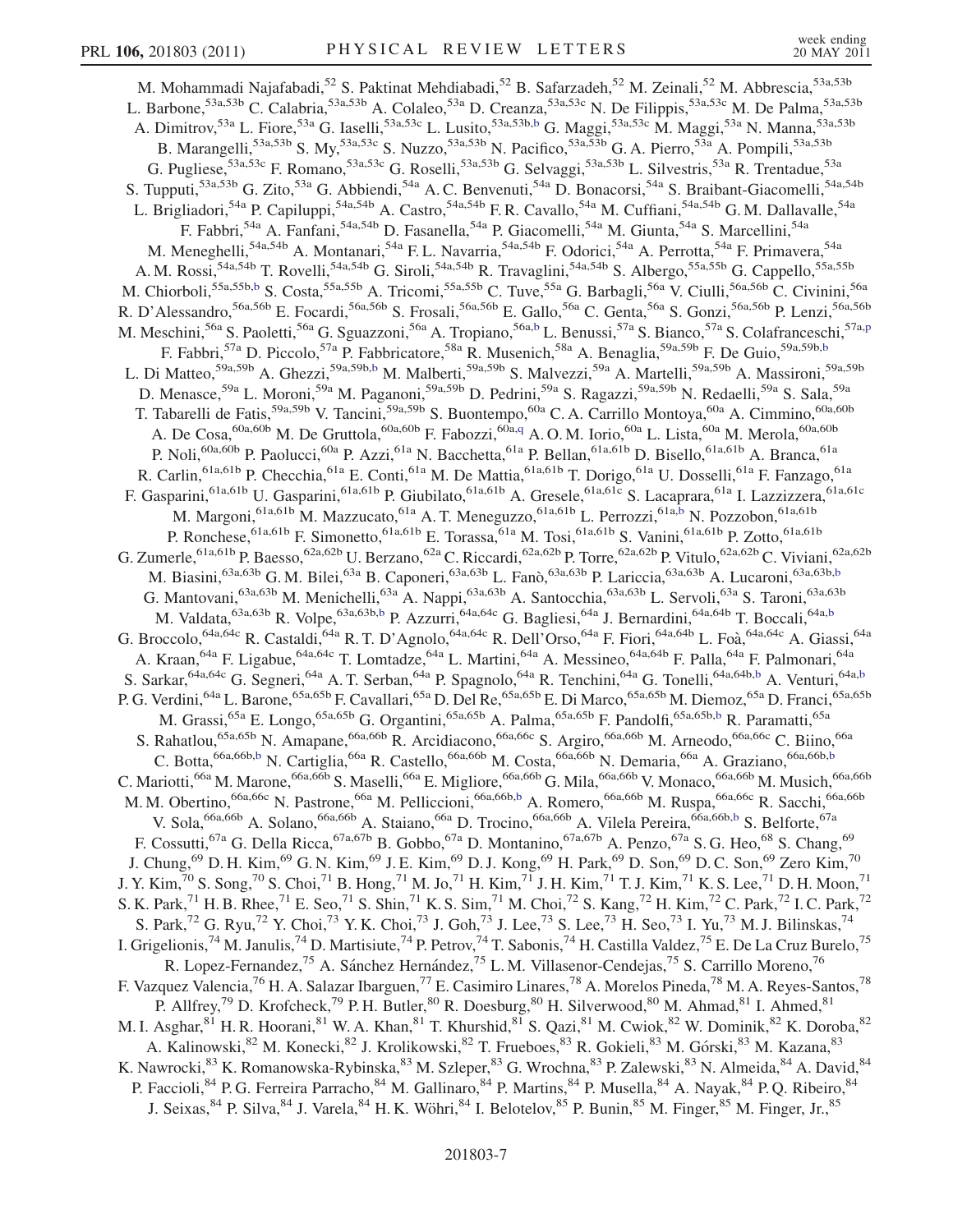<span id="page-7-10"></span><span id="page-7-9"></span><span id="page-7-8"></span><span id="page-7-7"></span><span id="page-7-6"></span><span id="page-7-5"></span><span id="page-7-4"></span><span id="page-7-3"></span><span id="page-7-2"></span><span id="page-7-1"></span><span id="page-7-0"></span>I. Golutvin, <sup>85</sup> A. Kamenev, <sup>85</sup> V. Karjavin, <sup>85</sup> G. Kozlov, <sup>85</sup> A. Lanev, <sup>85</sup> P. Moisenz, <sup>85</sup> V. Palichik, <sup>85</sup> V. Perelygin, <sup>85</sup> S. Shmatov, <sup>85</sup> V. Smirnov, <sup>85</sup> A. Volodko, <sup>85</sup> A. Zarubin, <sup>85</sup> N. Bondar, <sup>86</sup> V. Golovtsov, <sup>86</sup> Y. Ivanov, <sup>86</sup> V. Kim, <sup>86</sup> P. Levchenko, <sup>86</sup> V. Murzin, <sup>86</sup> V. Oreshkin, <sup>86</sup> I. Smirnov, <sup>86</sup> V. Sulimov, <sup>86</sup> L. Uvarov, <sup>86</sup> S. Vavilov, <sup>86</sup> A. Vorobyev, <sup>86</sup> Yu. Andreev, <sup>87</sup> S. Gninenko, <sup>87</sup> N. Golubev, <sup>87</sup> M. Kirsanov, <sup>87</sup> N. Krasnikov, <sup>87</sup> V. Matveev, <sup>87</sup> A. Pashenkov, <sup>87</sup> A. Toropin, <sup>87</sup> S. Troitsky, <sup>87</sup> V. Epshteyn, <sup>88</sup> V. G[a](#page-13-8)vrilov, <sup>88</sup> V. Kaftanov, <sup>88,a</sup> M. Kossov, <sup>88,[b](#page-13-0)</sup> A. Krokhotin, <sup>88</sup> N. Lychkovskaya, <sup>88</sup> G. Safronov, <sup>88</sup> S. Semenov, <sup>88</sup> V. Stolin, <sup>88</sup> E. Vlasov, <sup>88</sup> A. Zhokin, <sup>88</sup> E. Boos, <sup>89</sup> M. Dubinin, <sup>89[,r](#page-13-17)</sup> L. Dudko,<sup>89</sup> A. Ershov,<sup>89</sup> A. Gribushin,<sup>89</sup> O. Kodolova,<sup>89</sup> I. Lokhtin,<sup>89</sup> S. Obraztsov,<sup>89</sup> S. Petrushanko,<sup>89</sup> L. Sarycheva, <sup>89</sup> V. Savrin, <sup>89</sup> A. Snigirev, <sup>89</sup> V. Andreev, <sup>90</sup> M. Azarkin, <sup>90</sup> I. Dremin, <sup>90</sup> M. Kirakosyan, <sup>90</sup> S. V. Rusakov, <sup>90</sup> A. Vinogradov, <sup>90</sup> I. Azhgirey, <sup>91</sup> S. Bitioukov, <sup>91</sup> V. Grishin, <sup>91[,b](#page-13-0)</sup> V. Kachanov, <sup>91</sup> D. Konstantinov, <sup>91</sup> A. Korablev,<sup>91</sup> V. Krychkine,<sup>91</sup> V. Petrov,<sup>91</sup> R. Ryutin,<sup>91</sup> S. Slabospitsky,<sup>91</sup> A. Sobol,<sup>91</sup> L. Tourtchanovitch,<sup>91</sup> S. Troshin,<sup>91</sup> N. Tyurin,<sup>91</sup> A. Uzunian,<sup>91</sup> A. Volkov,<sup>91</sup> P. Adzic,<sup>92[,s](#page-13-18)</[s](#page-13-18)up> M. Djordjevic,<sup>92</sup> D. Krpic,<sup>92,s</sup> J. Milosevic,<sup>92</sup> M. Aguilar-Benitez,<sup>93</sup> J. Alcaraz Maestre,<sup>93</sup> P. Arce,<sup>93</sup> C. Battilana,<sup>93</sup> E. Calvo,<sup>93</sup> M. Cepeda,<sup>93</sup> M. Cerrada,<sup>93</sup> N. Colino, <sup>93</sup> B. De La Cruz, <sup>93</sup> C. Diez Pardos, <sup>93</sup> D. Domínguez Vázquez, <sup>93</sup> C. Fernandez Bedoya, <sup>93</sup> J. P. Fernández Ramos, <sup>93</sup> A. Ferrando, <sup>93</sup> J. Flix, <sup>93</sup> M. C. Fouz, <sup>93</sup> P. Garcia-Abia, <sup>93</sup> O. Gonzalez Lopez, <sup>93</sup> S. Goy Lopez, <sup>93</sup> J. M. Hernandez, <sup>93</sup> M. I. Josa, <sup>93</sup> G. Merino, <sup>93</sup> J. Puerta Pelayo, <sup>93</sup> I. Redondo, <sup>93</sup> L. Romero, <sup>93</sup> J. Santaolalla, <sup>93</sup> C. Willmott, <sup>93</sup> C. Albajar, <sup>94</sup> G. Codispoti, <sup>94</sup> J. F. de Trocóniz, <sup>94</sup> J. Cuevas, <sup>95</sup> J. Fernandez Menendez, <sup>95</sup> S. Folgueras, <sup>95</sup> I. Gonzalez Caballero, <sup>95</sup> L. Lloret Iglesias, <sup>95</sup> J. M. Vizan Garcia, <sup>95</sup> J. A. Brochero Cifuentes, <sup>96</sup> I. J. Cabrillo, <sup>96</sup> A. Calderon, <sup>96</sup> M. Chamizo Llatas, <sup>96</sup> S. H. Chuang, <sup>96</sup> J. Duar[t](#page-13-19)e Campderros, <sup>96</sup> M. Felcini, <sup>96,t</sup> M. Fernandez, <sup>96</sup> G. Gomez, <sup>96</sup> J. Gonzalez Sanchez, <sup>96</sup> C. Jorda, <sup>96</sup> P. Lobelle Pardo, <sup>96</sup> A. Lopez Virto, <sup>96</sup> J. Marco, <sup>96</sup> R. Marco, <sup>96</sup> C. Martinez Rivero, <sup>96</sup> F. Matorras, <sup>96</sup> F. J. M[u](#page-13-20)noz Sanchez, <sup>96</sup> J. Piedra Gomez, <sup>96,u</sup> T. Rodrigo, <sup>96</sup> A. Ruiz Jimeno, <sup>96</sup> L. Scodellaro, <sup>96</sup> M. Sobron Sanudo, <sup>96</sup> I. Vila,  $96$  R. Vilar Cortabitarte,  $96$  D. Abbaneo,  $97$  E. Auffray,  $97$  G. Auzinger,  $97$  P. Baillon,  $97$  A. H. Ball,  $97$  D. Barney,  $97$ A. J. Bell,<sup>97[,v](#page-13-21)</sup> D. Benedetti,<sup>97</sup> C. Bernet,<sup>97[,d](#page-13-2)</sup> W. Bialas,<sup>97</sup> P. Bloch,<sup>97</sup> A. Bocci,<sup>97</sup> S. Bolognesi,<sup>97</sup> H. Breuker,<sup>97</sup> G. Brona, <sup>97</sup> K. Bunkowski, <sup>97</sup> T. Camporesi, <sup>97</sup> E. Cano, <sup>97</sup> G. Cerminara, <sup>97</sup> T. Christiansen, <sup>97</sup> J. A. Coarasa Perez, <sup>97</sup> B. Curé,<sup>97</sup> D. D'Enterria,<sup>97</sup> A. De Roeck,<sup>97</sup> S. Di Guida,<sup>97</sup> F. Duarte Ramos,<sup>97</sup> A. Elliott-Peisert,<sup>97</sup> B. Frisch,<sup>97</sup> W. Funk,  $97$  A. Gaddi,  $97$  S. Gennai,  $97$  G. Georgiou,  $97$  H. Gerwig,  $97$  D. Gigi,  $97$  K. Gill,  $97$  D. Giordano,  $97$  F. Glege,  $97$ R. Gomez-Reino Garrido,<sup>97</sup> M. Gouzevitch,<sup>97</sup> P. Govoni,<sup>97</sup> S. Gowdy,<sup>97</sup> L. Guiducci,<sup>97</sup> M. Hansen,<sup>97</sup> J. Harvey,<sup>97</sup> J. Hegeman, <sup>97</sup> B. Hegner, <sup>97</sup> C. Henderson, <sup>97</sup> G. Hesketh, <sup>97</sup> H. F. Hoffmann, <sup>97</sup> A. Honma, <sup>97</sup> V. Innocente, <sup>97</sup> P. Janot, <sup>97</sup> K. Kaadze, <sup>97</sup> E. Karavakis, <sup>97</sup> P. Lecoq, <sup>97</sup> C. Lourenço, <sup>97</sup> A. Macpherson, <sup>97</sup> T. Mäki, <sup>97</sup> L. Malgeri, <sup>97</sup> M. Mannelli, <sup>97</sup> L. Masetti, <sup>97</sup> F. Meijers, <sup>97</sup> S. Mersi, <sup>97</sup> E. Meschi, <sup>97</sup> R. Moser, <sup>97</sup> M. U. Mozer, <sup>97</sup> M. Mulders, <sup>97</sup> E. Nesvold, <sup>97[,b](#page-13-0)</sup> M. Nguyen,<sup>97</sup> T. Orimoto,<sup>97</sup> L. Orsini,<sup>97</sup> E. Perez,<sup>97</sup> A. Petrilli,<sup>97</sup> A. Pfeiffer,<sup>97</sup> M. Pierini,<sup>97</sup> M. Pimiä,<sup>97</sup> G. Polese,<sup>97</sup> A. Racz,<sup>97</sup> J. Rodrigues Antunes,<sup>97</sup> G. Rolandi,<sup>97,[w](#page-13-22)</sup> T. Rommerskirchen,<sup>97</sup> C. Rovelli,<sup>97,[x](#page-13-23)</sup> M. Rovere,<sup>97</sup> H. Sakulin,<sup>97</sup> C. Schäfer,<sup>97</sup> C. Schwick,<sup>97</sup> I. Segoni,<sup>97</sup> A. Sharma,<sup>97</sup> P. Siegrist,<sup>97</sup> M. Simon,<sup>97</sup> P. Sphicas,<sup>97[,y](#page-14-0)</sup> D. Spiga,<sup>97</sup> M. Spi[r](#page-13-17)opulu,<sup>97,r</sup> F. Stöckli,<sup>97</sup> M. Stoye,<sup>97</sup> P. Tropea,<sup>97</sup> A. Tsirou,<sup>97</sup> A. Tsyganov,<sup>97</sup> G. I. Veres, <sup>97[,m](#page-13-12)</sup> P. Vichoudis, <sup>97</sup> M. Voutilainen, <sup>97</sup> W. D. Zeuner, <sup>97</sup> W. Bertl, <sup>98</sup> K. Deiters, <sup>98</sup> W. Erdmann, <sup>98</sup> K. Gabathuler, <sup>98</sup> R. Horisberger, <sup>98</sup> Q. Ingram, <sup>98</sup> H. C. Kaestli, <sup>98</sup> S. König, <sup>98</sup> D. Kotlinski, <sup>98</sup> U. Langenegger, <sup>98</sup> F. Meier, <sup>98</sup> D. Renker, <sup>98</sup> T. Rohe, <sup>98</sup> J. Sibille,<sup>98,[z](#page-14-1)</sup> A. Starodumov,<sup>98[,aa](#page-14-2)</sup> P. Bortignon,<sup>99</sup> L. Caminada,<sup>99[,bb](#page-14-3)</sup> Z. Chen,<sup>99</sup> S. Cittolin,<sup>99</sup> G. Dissertori,<sup>99</sup> M. Dittmar,<sup>99</sup> J. Eugster,<sup>99</sup> K. Freudenreich,<sup>99</sup> C. Grab,<sup>99</sup> A. Hervé,<sup>99</sup> W. Hintz,<sup>99</sup> P. Lecomte,<sup>99</sup> W. Lustermann,<sup>99</sup> C. Marchica,<sup>99,[bb](#page-14-3)</sup> P. Martinez Ruiz del Arbol,<sup>99</sup> P. Meridiani,<sup>99</sup> P. Milenovic,<sup>99[,cc](#page-14-4)</sup> F. Moortgat,<sup>99</sup> P. Nef,<sup>99</sup> F. Nessi-Tedaldi,<sup>99</sup> L. Pape,<sup>99</sup> F. Pauss,<sup>99</sup> T. Punz,<sup>99</sup> A. Rizzi,<sup>99</sup> F. J. Ronga,<sup>99</sup> M. Rossini,<sup>99</sup> L. Sala,<sup>99</sup> A. K. Sanchez,<sup>99</sup> M.-C. Sawley,<sup>99</sup> B. Stieger,<sup>99</sup> L. Tauscher,<sup>99[,a](#page-13-8)</sup> A. Thea,<sup>99</sup> K. Theofilatos,<sup>99</sup> D. Treille,<sup>99</sup> C. Urscheler, <sup>99</sup> R. Wallny, <sup>99</sup> M. Weber, <sup>99</sup> L. Wehrli, <sup>99</sup> J. Weng, <sup>99</sup> E. Aguiló, <sup>100</sup> C. Amsler, <sup>100</sup> V. Chiochia, <sup>100</sup> S. De Visscher,<sup>100</sup> C. Favaro,<sup>100</sup> M. Ivova Rikova,<sup>100</sup> B. Millan Mejias,<sup>100</sup> C. Regenfus,<sup>100</sup> P. Robmann,<sup>100</sup> A. Schmidt,<sup>100</sup> H. Snoek,<sup>100</sup> Y. H. Chang,<sup>101</sup> K. H. Chen,<sup>101</sup> W. T. Chen,<sup>101</sup> S. Dutta,<sup>101</sup> A. Go,<sup>101</sup> C. M. Kuo,<sup>101</sup> S. W. Li,<sup>101</sup> W. Lin,<sup>101</sup> M. H. Liu,<sup>101</sup> Z. K. Liu,<sup>101</sup> Y. J. Lu,<sup>101</sup> D. Mekterovic,<sup>101</sup> J. H. Wu,<sup>101</sup> S. S. Yu,<sup>101</sup> P. Bartalini,<sup>102</sup> P. Chang,<sup>102</sup> Y. H. Chang,<sup>102</sup> Y. W. Chang,<sup>102</sup> Y. Chao,<sup>102</sup> K. F. Chen,<sup>102</sup> W.-S. Hou,<sup>102</sup> Y. Hsiung,<sup>102</sup> K. Y. Kao, <sup>102</sup> Y. J. Lei, <sup>102</sup> R.-S. Lu, <sup>102</sup> J. G. Shiu, <sup>102</sup> Y. M. Tzeng, <sup>102</sup> M. Wang, <sup>102</sup> A. Adiguzel, <sup>103</sup> M. N. Bakirci, <sup>103[,dd](#page-14-5)</sup> S. Cerci,<sup>103,[ee](#page-14-6)</sup> Z. Demir,<sup>103</sup> C. Dozen,<sup>103</sup> I. Dumanoglu,<sup>103</sup> E. Eskut,<sup>103</sup> S. Girgis,<sup>103</sup> G. Gokbulut,<sup>103</sup> Y. Guler,<sup>103</sup> E. Gurpinar, <sup>103</sup> I. Hos, <sup>103</sup> E. E. Kangal, <sup>103</sup> T. Karaman, <sup>103</sup> A. Kayis Topaksu, <sup>103</sup> A. Nart, <sup>103</sup> G. Onengut, <sup>103</sup> K. Ozdemir,  $^{103}$  S. Ozturk,  $^{103}$  A. Polatoz,  $^{103}$  K. Sogut,  $^{103, \text{ff}}$  B. Tali,  $^{103}$  H. Topakli,  $^{103, \text{dd}}$  $^{103, \text{dd}}$  $^{103, \text{dd}}$  D. Uzun,  $^{103}$  L. N. Vergili,  $^{103}$ M. Vergili,<sup>103</sup> C. Zorbilmez,<sup>103</sup> I. V. Akin,<sup>104</sup> T. Aliev,<sup>104</sup> S. Bilmis,<sup>104</sup> M. Deniz,<sup>104</sup> H. Gamsizkan,<sup>104</sup>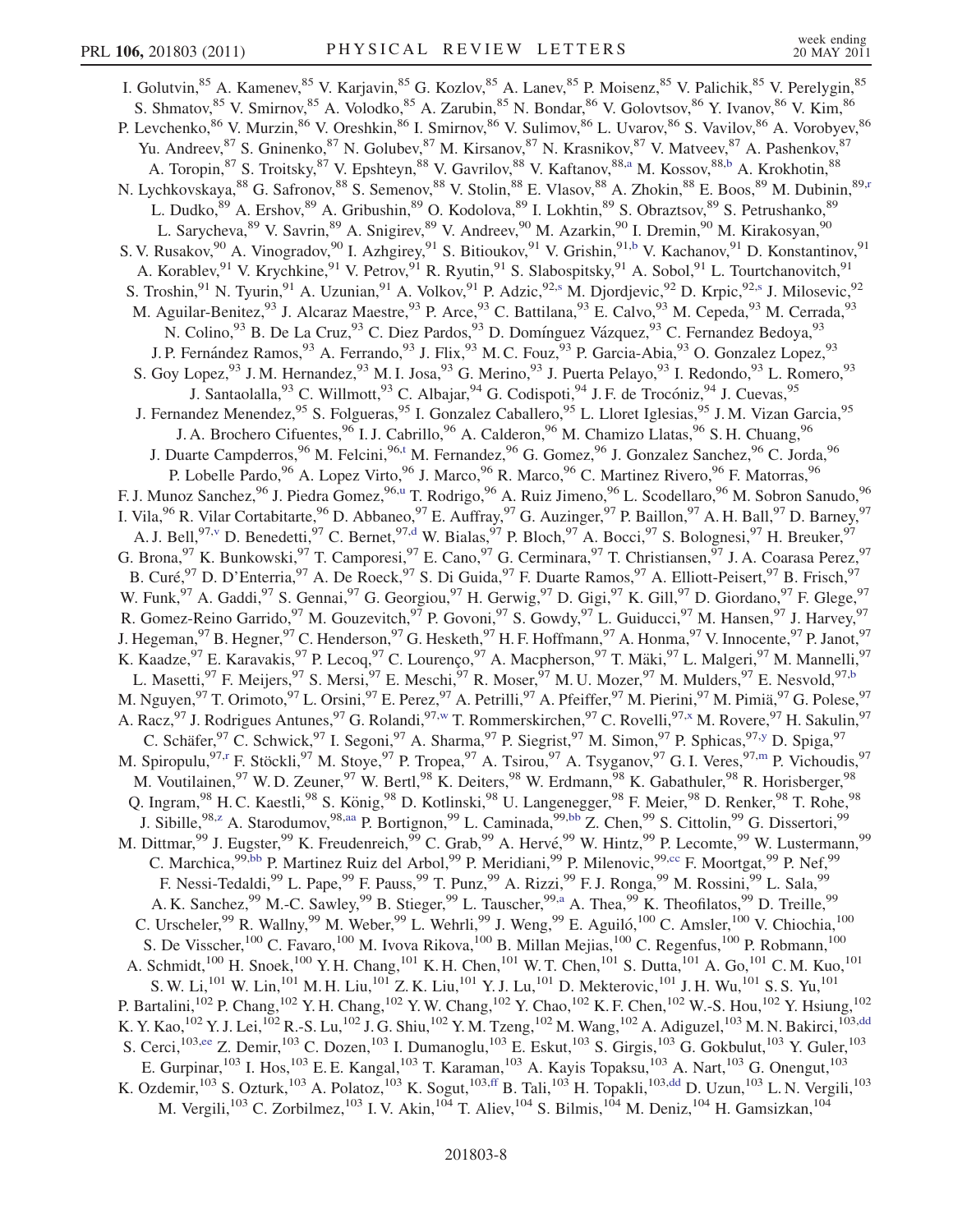<span id="page-8-5"></span><span id="page-8-4"></span><span id="page-8-3"></span><span id="page-8-2"></span><span id="page-8-1"></span><span id="page-8-0"></span>A. M. Guler, <sup>104</sup> K. Ocalan, <sup>104</sup> A. Ozpineci, <sup>104</sup> M. Serin, <sup>104</sup> R. Sever, <sup>104</sup> U. E. Surat, <sup>104</sup> E. Yildirim, <sup>104</sup> M. Zeyrek, <sup>104</sup> M. Deliomeroglu,<sup>105</sup> D. Demir,<sup>105,[gg](#page-14-8)</sup> E. Gülmez,<sup>105</sup> A. Halu,<sup>105</sup> B. Isildak,<sup>105</sup> M. Kaya,<sup>105[,hh](#page-14-9)</sup> O. Kaya,<sup>105,[hh](#page-14-9)</sup> S. Ozkorucuklu,<sup>105[,ii](#page-14-10)</sup> N. Sonmez,<sup>105,[jj](#page-14-11)</sup> L. Levchuk,<sup>106</sup> P. Bell,<sup>107</sup> F. Bostock,<sup>107</sup> J. J. Brooke,<sup>107</sup> T. L. Cheng,<sup>107</sup> E. Clement,<sup>107</sup> D. Cussans,<sup>107</sup> R. Frazier,<sup>107</sup> J. Goldstein,<sup>107</sup> M. Grimes,<sup>107</sup> M. Hansen,<sup>107</sup> D. Hartley,<sup>107</sup> G. P. Heath,<sup>107</sup> H. F. Heath,<sup>107</sup> B. Huckvale,<sup>107</sup> J. Jackson,<sup>107</sup> L. Kreczko,<sup>107</sup> S. Metson,<sup>107</sup> D. M. Newbold,<sup>107[,kk](#page-14-12)</sup> K. Nirunpong,  $^{107}$  A. Po[ll](#page-14-13),  $^{107}$  S. Senkin,  $^{107}$  V. J. Smith,  $^{107}$  S. Ward,  $^{107}$  L. Basso,  $^{108,11}$  K. W. Bell,  $^{108}$  A. Belyaev,  $^{108,11}$ C. Brew,<sup>108</sup> R. M. Brown,<sup>108</sup> B. Camanzi,<sup>108</sup> D. J. A. Cockerill,<sup>108</sup> J. A. Coughlan,<sup>108</sup> K. Harder,<sup>108</sup> S. Harper,<sup>108</sup> B. W. Kennedy, <sup>108</sup> E. Olaiya, <sup>108</sup> D. Petyt, <sup>108</sup> B. C. Radburn-Smith, <sup>108</sup> C. H. Shepherd-Themistocleous, <sup>108</sup> I. R. Tomalin,<sup>108</sup> W. J. Womersley,<sup>108</sup> S. D. Worm,<sup>108</sup> R. Bainbridge,<sup>109</sup> G. Ball,<sup>109</sup> J. Ballin,<sup>109</sup> R. Beuselinck,<sup>109</sup> O. Buchmuller,<sup>109</sup> D. Colling,<sup>109</sup> N. Cripps,<sup>109</sup> M. Cutajar,<sup>109</sup> G. Davies,<sup>109</sup> M. Della Negra,<sup>109</sup> J. Fulcher,<sup>109</sup> D. Futyan,<sup>109</sup> A. Guneratne Bryer,<sup>109</sup> G. Hall,<sup>109</sup> Z. Hatherell,<sup>109</sup> J. Hays,<sup>109</sup> G. Iles,<sup>109</sup> G. Karapostoli,<sup>109</sup> L. Lyons,<sup>109</sup> A.-M. Magnan,<sup>109</sup> J. Marrouche,<sup>109</sup> R. Nandi,<sup>109</sup> J. Nash,<sup>109</sup> A. Nikitenko,<sup>109[,aa](#page-14-2)</sup> A. Papageorgiou,<sup>109</sup> M. Pesaresi,<sup>109</sup> K. Petridis,<sup>109</sup> M. Pioppi,<sup>109[,mm](#page-14-14)</sup> D. M. Raymond,<sup>109</sup> N. Rompotis,<sup>109</sup> A. Rose,<sup>109</sup> M. J. Ryan,<sup>109</sup> C. Seez,<sup>109</sup> P. Sharp,<sup>109</sup> A. Sparrow,<sup>109</sup> A. Tapper,<sup>109</sup> S. Tourneur,<sup>109</sup> M. Vazquez Acosta,<sup>109</sup> T. Virdee,<sup>109</sup> S. Wakefield,<sup>109</sup> D. Wardrope,<sup>109</sup> T. Whyntie,<sup>109</sup> M. Barrett,<sup>110</sup> M. Chadwick,<sup>110</sup> J. E. Cole,<sup>110</sup> P. R. Hobson,<sup>110</sup> A. Khan,<sup>110</sup> P. Kyberd,<sup>110</sup> D. Leslie,<sup>110</sup> W. Martin,<sup>110</sup> I. D. Reid,<sup>110</sup> L. Teodorescu,<sup>110</sup> K. Hatakeyama,<sup>111</sup> T. Bose,<sup>112</sup> E. Carrera Jarrin,<sup>112</sup> C. Fantasia,<sup>112</sup> A. Heister,<sup>112</sup> J. St. John,<sup>112</sup> P. Lawson,<sup>112</sup> D. Lazic,<sup>112</sup> J. Rohlf,<sup>112</sup> D. Sperka,<sup>112</sup> L. Sulak,<sup>112</sup> A. Avetisyan,<sup>113</sup> S. Bhattacharya,<sup>113</sup> J. P. Chou,<sup>113</sup> D. Cutts,<sup>113</sup> A. Ferapontov,<sup>113</sup> U. Heintz,<sup>113</sup> S. Jabeen,<sup>113</sup> G. Kukartsev,<sup>113</sup> G. Landsberg,<sup>113</sup> M. Narain,<sup>113</sup> D. Nguyen,<sup>113</sup> M. Segala,<sup>113</sup> T. Speer,<sup>113</sup> K. V. Tsang,<sup>113</sup> M. A. Borgia,<sup>114</sup> R. Breedon,<sup>114</sup> M. Calderon De La Barca Sanchez,<sup>114</sup> D. Cebra,<sup>114</sup> S. Chauhan,<sup>114</sup> M. Chertok, <sup>114</sup> J. Conway, <sup>114</sup> P. T. Cox, <sup>114</sup> J. Dolen, <sup>114</sup> R. Erbacher, <sup>114</sup> E. Friis, <sup>114</sup> W. Ko, <sup>114</sup> A. Kopecky, <sup>114</sup> R. Lander, <sup>114</sup> H. Liu, <sup>114</sup> S. Maruyama, <sup>114</sup> T. Miceli, <sup>114</sup> M. Nikolic, <sup>114</sup> D. Pellett, <sup>114</sup> J. Robles, <sup>114</sup> S. Salur, <sup>114</sup> T. Schwarz, <sup>114</sup> M. Searle, <sup>114</sup> J. Smith, <sup>114</sup> M. Squires, <sup>114</sup> M. Tripathi, <sup>114</sup> R. Vasquez Sierra, <sup>114</sup> C. Veelken, <sup>114</sup> V. Andreev, <sup>115</sup> K. Arisaka, <sup>115</sup> D. Cline, <sup>115</sup> R. Cousins, <sup>115</sup> A. Deisher, <sup>115</sup> J. Duris, <sup>115</sup> S. Erhan, <sup>115</sup> C. Farrell, <sup>115</sup> J. H[a](#page-13-8)user,<sup>115</sup> M. Ignatenko,<sup>115</sup> C. Jarvis,<sup>115</sup> C. Plager,<sup>115</sup> G. Rakness,<sup>115</sup> P. Schlein,<sup>115,a</sup> J. Tucker,<sup>115</sup> V. Valuev,<sup>115</sup> J. Babb,<sup>116</sup> R. Clare,<sup>116</sup> J. Ellison,<sup>116</sup> J. W. Gary,<sup>116</sup> F. Giordano,<sup>116</sup> G. Hanson,<sup>116</sup> G. Y. Jeng,<sup>116</sup> S. C. Kao,<sup>116</sup> F. Liu,<sup>116</sup> H. Liu,<sup>116</sup> A. Luthra,<sup>116</sup> H. Nguyen,<sup>116</sup> G. Pasztor,<sup>116[,nn](#page-14-15)</sup> A. S[a](#page-13-8)tpathy,<sup>116</sup> B. C. Shen,<sup>116,a</sup> R. Stringer,<sup>116</sup> J. Sturdy, <sup>116</sup> S. Sumowidagdo, <sup>116</sup> R. Wilken, <sup>116</sup> S. Wimpenny, <sup>116</sup> W. Andrews, <sup>117</sup> J. G. Branson, <sup>117</sup> G. B. Cerati, <sup>117</sup> E. Dusinberre,<sup>117</sup> D. Evans,<sup>117</sup> F. Golf,<sup>117</sup> A. Holzner,<sup>117</sup> R. Kelley,<sup>117</sup> M. Lebourgeois,<sup>117</sup> J. Letts,<sup>117</sup> B. Mangano,<sup>117</sup> J. Muelmenstaedt,<sup>117</sup> S. Padhi,<sup>117</sup> C. Palmer,<sup>117</sup> G. Petrucciani,<sup>117</sup> H. Pi,<sup>117</sup> M. Pieri,<sup>117</sup> R. Ranieri,<sup>117</sup> M. Sani,<sup>117</sup> V. Sharma,<sup>117,[b](#page-13-0)</sup> S. Simon,<sup>117</sup> Y. Tu,<sup>117</sup> A. Vartak,<sup>117</sup> F. Würthwein,<sup>117</sup> A. Yagil,<sup>117</sup> D. Barge,<sup>118</sup> R. Bellan,<sup>118</sup> C. Campagnari,<sup>118</sup> M. D'Alfonso,<sup>118</sup> T. Danielson,<sup>118</sup> K. Flowers,<sup>118</sup> P. Geffert,<sup>118</sup> J. Incandela,<sup>118</sup> C. Justus,<sup>118</sup> P. Kalavase,<sup>118</sup> S. A. Koay,<sup>118</sup> D. Kovalskyi,<sup>118</sup> V. Krutelyov,<sup>118</sup> S. Lowette,<sup>118</sup> N. Mccoll,<sup>118</sup> V. Pavlunin,<sup>118</sup> F. Rebassoo,<sup>118</sup> J. Ribnik,<sup>118</sup> J. Richman,<sup>118</sup> R. Rossin,<sup>118</sup> D. Stuart,<sup>118</sup> W. To,<sup>118</sup> J. R. Vlimant, <sup>118</sup> A. Bornheim, <sup>119</sup> J. Bunn, <sup>119</sup> Y. Chen, <sup>119</sup> M. Gataullin, <sup>119</sup> D. Kcira, <sup>119</sup> V. Litvine, <sup>119</sup> Y. Ma, <sup>119</sup> A. Mott,<sup>119</sup> H. B. Newman,<sup>119</sup> C. Rogan,<sup>119</sup> V. Timciuc,<sup>119</sup> P. Traczyk,<sup>119</sup> J. Veverka,<sup>119</sup> R. Wilkinson,<sup>119</sup> Y. Yang,<sup>119</sup> R. Y. Zhu,<sup>119</sup> B. Akgun,<sup>120</sup> R. Carroll,<sup>120</sup> T. Ferguson,<sup>120</sup> Y. Iiyama,<sup>120</sup> D. W. Jang,<sup>120</sup> S. Y. Jun,<sup>120</sup> Y. F. Liu,<sup>120</sup> M. Paulini,<sup>120</sup> J. Russ,<sup>120</sup> N. Terentyev,<sup>120</sup> H. Vogel,<sup>120</sup> I. Vorobiev,<sup>120</sup> J. P. Cumalat,<sup>121</sup> M. E. Dinardo,<sup>121</sup> B. R. Drell,<sup>121</sup> C. J. Edelmaier,<sup>121</sup> W. T. Ford,<sup>121</sup> A. Gaz,<sup>121</sup> B. Heyburn,<sup>121</sup> E. Luiggi Lopez,<sup>121</sup> U. Nauenberg,<sup>121</sup> J. G. Smith,<sup>121</sup> K. Stenson,<sup>121</sup> K. A. Ulmer,<sup>121</sup> S. R. Wagner,<sup>121</sup> S. L. Zang,<sup>121</sup> L. Agostino,<sup>122</sup> J. Alexander,<sup>122</sup> A. Chatterjee,<sup>122</sup> S. Das,<sup>122</sup> N. Eggert,<sup>122</sup> L. J. Fields,<sup>122</sup> L. K. Gibbons,<sup>122</sup> B. Heltsley,<sup>122</sup> W. Hopkins,<sup>122</sup> A. Khukhunaishvili,<sup>122</sup> B. Kreis,<sup>122</sup> V. Kuznetsov,<sup>122</sup> G. Nicolas Kaufman,<sup>122</sup> J. R. Patterson,<sup>122</sup> D. Puigh,<sup>122</sup> D. Riley,<sup>122</sup> A. Ryd,<sup>122</sup> X. Shi,<sup>122</sup> W. Sun,<sup>122</sup> W. D. Teo,<sup>122</sup> J. Thom,<sup>122</sup> J. Thompson,<sup>122</sup> J. Vaughan,<sup>122</sup> Y. Weng,<sup>122</sup> L. Winstrom,<sup>122</sup> P. Wittich,<sup>122</sup> A. Biselli,<sup>123</sup> G. Cirino,<sup>123</sup> D. Winn,<sup>123</sup> S. Abdullin,<sup>124</sup> M. Albrow,<sup>124</sup> J. Anderson,<sup>124</sup> G. Apollinari,<sup>124</sup> M. Atac,<sup>124</sup> J. A. Bakken,<sup>124</sup> S. Banerjee,<sup>124</sup> L. A. T. Bauerdick,<sup>124</sup> A. Beretvas,<sup>124</sup> J. Berryhill,<sup>124</sup> P. C. Bhat,<sup>124</sup> I. Bloch,<sup>124</sup> F. Borcherding,<sup>124</sup> K. Burkett,<sup>124</sup> J. N. Butler,<sup>124</sup> V. Chetluru,<sup>124</sup> H. W. K. Cheung,<sup>124</sup> F. Chlebana, <sup>124</sup> S. Cihangir, <sup>124</sup> M. Demarteau, <sup>124</sup> D. P. Eartly, <sup>124</sup> V. D. Elvira, <sup>124</sup> S. Esen, <sup>124</sup> I. Fisk, <sup>124</sup> J. Freeman, <sup>124</sup> Y. Gao, <sup>124</sup> E. Gottschalk,<sup>124</sup> D. Green,<sup>124</sup> K. Gunthoti,<sup>124</sup> O. Gutsche,<sup>124</sup> A. Hahn,<sup>124</sup> J. Hanlon,<sup>124</sup> R. M. Harris,<sup>124</sup> J. Hirschauer,<sup>124</sup> B. Hooberman,<sup>124</sup> E. James,<sup>124</sup> H. Jensen,<sup>124</sup> M. Johnson,<sup>124</sup> U. Joshi,<sup>124</sup> R. Khatiwada,<sup>124</sup> B. Kilminster,<sup>124</sup> B. Klima,<sup>124</sup> K. Kousouris,<sup>124</sup> S. Kunori,<sup>124</sup> S. Kwan,<sup>124</sup> C. Leonidopoulos,<sup>124</sup> P. Limon,<sup>124</sup> R. Lipton,<sup>124</sup> J. Lykken,<sup>124</sup> K. Maeshima,<sup>124</sup> J. M. Marraffino,<sup>124</sup> D. Mason,<sup>124</sup> P. McBride,<sup>124</sup> T. McCauley,<sup>124</sup>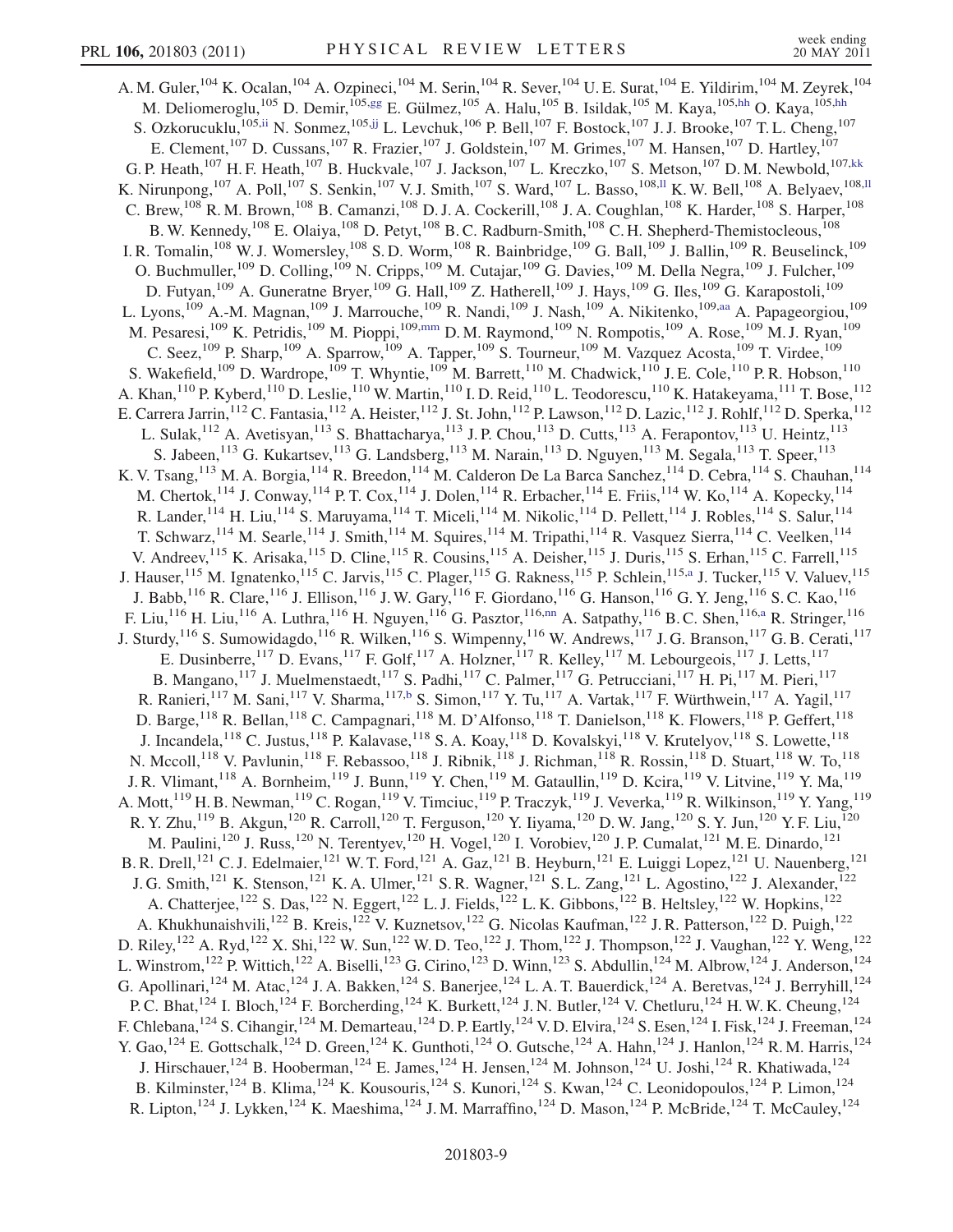<span id="page-9-0"></span>T. Miao, <sup>124</sup> K. Mishra, <sup>124</sup> S. Mrenna, <sup>124</sup> Y. Musienko, <sup>124,00</sup> C. Newman-Holmes, <sup>124</sup> V. O'Dell, <sup>124</sup> S. Popescu, <sup>124[,pp](#page-14-17)</sup> R. Pordes,<sup>124</sup> O. Prokofyev,<sup>124</sup> N. Saoulidou,<sup>124</sup> E. Sexton-Kennedy,<sup>124</sup> S. Sharma,<sup>124</sup> A. Soha,<sup>124</sup> W. J. Spalding,<sup>124</sup> L. Spiegel,<sup>124</sup> P. Tan,<sup>124</sup> L. Taylor,<sup>124</sup> S. Tkaczyk,<sup>124</sup> L. Uplegger,<sup>124</sup> E. W. Vaandering,<sup>124</sup> R. Vidal,<sup>124</sup> J. Whitmore,<sup>124</sup> W. Wu,<sup>124</sup> F. Yang,<sup>124</sup> F. Yumiceva,<sup>124</sup> J.C. Yun,<sup>124</sup> D. Acosta,<sup>125</sup> P. Avery,<sup>125</sup> D. Bourilkov,<sup>125</sup> M. Chen,<sup>125</sup> G. P. Di Giovanni,<sup>125</sup> D. Dobur,<sup>125</sup> A. Drozdetskiy,<sup>125</sup> R. D. Field,<sup>125</sup> M. Fisher,<sup>125</sup> Y. Fu,<sup>125</sup> I. K. Furic,<sup>125</sup> J. Gartner,<sup>125</sup> S. Goldberg,<sup>125</sup> B. Kim,<sup>125</sup> S. Klimenko,<sup>125</sup> J. Konigsberg,<sup>125</sup> A. Korytov,<sup>125</sup> A. Kropivnitskaya,<sup>125</sup> T. Kypreos,<sup>125</sup> K. Matchev,<sup>125</sup> G. Mitselmakher,<sup>125</sup> L. Muniz,<sup>125</sup> Y. Pakhotin,<sup>125</sup> C. Prescott,<sup>125</sup> R. Remington,<sup>125</sup> M. Schmitt,<sup>125</sup> B. Scurlock,<sup>125</sup> P. Sellers,<sup>125</sup> N. Skhirtladze,<sup>125</sup> D. Wang,<sup>125</sup> J. Yelton,<sup>125</sup> M. Zakaria,<sup>125</sup> C. Ceron,<sup>126</sup> V. Gaultney,<sup>126</sup> L. Kramer,<sup>126</sup> L. M. Lebolo,<sup>126</sup> S. Linn,<sup>126</sup> P. Markowitz,<sup>126</sup> G. Martinez,<sup>126</sup> J. L. Rodriguez,<sup>126</sup> T. Adams,<sup>127</sup> A. Askew,<sup>127</sup> D. Bandurin,<sup>127</sup> J. Bochenek,<sup>127</sup> J. Chen,<sup>127</sup> B. Diamond,<sup>127</sup> S. V. Gleyzer,<sup>127</sup> J. Haas,<sup>127</sup> S. Hagopian,<sup>127</sup> V. Hagopian,<sup>127</sup> M. Jenkins,<sup>127</sup> K. F. Johnson,<sup>127</sup> H. Prosper,<sup>127</sup> L. Quertenmont,<sup>127</sup> S. Sekmen,<sup>127</sup> V. Veeraraghavan,<sup>127</sup> M. M. Baarmand,<sup>128</sup> B. Dorney,<sup>128</sup> S. Guragain,<sup>128</sup> M. Hohlmann,<sup>128</sup> H. Kalakhety,<sup>128</sup> R. Ralich,<sup>128</sup> I. Vodopiyanov,<sup>128</sup> M. R. Adams,<sup>129</sup> I. M. Anghel,<sup>129</sup> L. Apanasevich,<sup>129</sup> Y. Bai,<sup>129</sup> V. E. Bazterra,<sup>129</sup> R. R. Betts,<sup>129</sup> J. Callner,<sup>129</sup> R. Cavanaugh,<sup>129</sup> C. Dragoiu,<sup>129</sup> E. J. Garcia-Solis,<sup>129</sup> L. Gauthier,<sup>129</sup> C. E. Gerber,<sup>129</sup> D. J. Hofman,<sup>129</sup> S. Khalatyan,<sup>129</sup> F. Lacroix,<sup>129</sup> M. Malek,<sup>129</sup> C. O'Brien,<sup>129</sup> C. Silvestre,<sup>129</sup> A. Smoron,<sup>129</sup> D. Strom,<sup>129</sup> N. Varelas,<sup>129</sup> U. Akgun,<sup>130</sup> U. E. A. Albayrak,<sup>130</sup> B. Bilki,<sup>130</sup> K. Cankocak,<sup>130</sup> W. Clarida,<sup>130</sup> F. Duru,<sup>130</sup> C. K. Lae,<sup>130</sup> E. McCliment,<sup>130</sup> J.-P. Merlo,<sup>130</sup> H. Mermerkaya,<sup>130</sup> A. Mestvirishvili,<sup>130</sup> A. Moeller,<sup>130</sup> J. Nachtman,<sup>130</sup> C. R. Newsom,<sup>130</sup> E. Norbeck,<sup>130</sup> J. Olson,<sup>130</sup> Y. Onel,<sup>130</sup> F. Ozok,<sup>130</sup> S. Sen,<sup>130</sup> J. Wetzel,<sup>130</sup> T. Yetkin,<sup>130</sup> K. Yi,<sup>130</sup> B. A. Barnett,<sup>131</sup> B. Blumenfeld,<sup>131</sup> A. Bonato,<sup>131</sup> C. Eskew,<sup>131</sup> D. Fehling,<sup>131</sup> G. Giurgiu,<sup>131</sup> A. V. Gritsan,<sup>131</sup> Z. J. Guo,<sup>131</sup> G. Hu,<sup>131</sup> P. Maksimovic,<sup>131</sup> S. Rappoccio,<sup>131</sup> M. Swartz,<sup>131</sup> N. V. Tran,<sup>131</sup> A. Whitbeck,<sup>131</sup> P. Baringer,<sup>132</sup> A. Bean,<sup>132</sup> G. Benelli,<sup>132</sup> O. Grachov,<sup>132</sup> M. Murray,<sup>132</sup> D. Noonan,<sup>132</sup> V. Radicci,<sup>132</sup> S. Sanders,<sup>132</sup> J. S. Wood,<sup>132</sup> V. Zhukova, <sup>132</sup> T. Bolton, <sup>133</sup> I. Chakaberia, <sup>133</sup> A. Ivanov, <sup>133</sup> M. Makouski, <sup>133</sup> Y. Maravin, <sup>133</sup> S. Shrestha, <sup>133</sup> I. Svintradze,<sup>133</sup> Z. Wan,<sup>133</sup> J. Gronberg,<sup>134</sup> D. Lange,<sup>134</sup> D. Wright,<sup>134</sup> A. Baden,<sup>135</sup> M. Boutemeur,<sup>135</sup> S. C. Eno,<sup>135</sup> D. Ferencek,<sup>135</sup> J. A. Gomez,<sup>135</sup> N. J. Hadley,<sup>135</sup> R. G. Kellogg,<sup>135</sup> M. Kirn,<sup>135</sup> Y. Lu,<sup>135</sup> A. C. Mignerey,<sup>135</sup> K. Rossato,<sup>135</sup> P. Rumerio,<sup>135</sup> F. Santanastasio,<sup>135</sup> A. Skuja,<sup>135</sup> J. Temple,<sup>135</sup> M. B. Tonjes,<sup>135</sup> S. C. Tonwar,<sup>135</sup> E. Twedt,<sup>135</sup> B. Alver,<sup>136</sup> G. Bauer,<sup>136</sup> J. Bendavid,<sup>136</sup> W. Busza,<sup>136</sup> E. Butz,<sup>136</sup> I. A. Cali,<sup>136</sup> M. Chan,<sup>136</sup> V. Dutta,<sup>136</sup> P. Everaerts,<sup>136</sup> G. Gomez Ceballos,<sup>136</sup> M. Goncharov,<sup>136</sup> K. A. Hahn,<sup>136</sup> P. Harris,<sup>136</sup> Y. Kim,<sup>136</sup> M. Klute,<sup>136</sup> Y.-J. Lee,<sup>136</sup> W. Li,<sup>136</sup> C. Loizides,<sup>136</sup> P.D. Luckey,<sup>136</sup> T. Ma,<sup>136</sup> S. Nahn,<sup>136</sup> C. Paus,<sup>136</sup> D. Ralph,<sup>136</sup> C. Roland,<sup>136</sup> G. Roland,<sup>136</sup> M. Rudolph,<sup>136</sup> G. S. F. Stephans,<sup>136</sup> K. Sumorok,<sup>136</sup> K. Sung,<sup>136</sup> E. A. Wenger,<sup>136</sup> S. Xie,<sup>136</sup> M. Yang,<sup>136</sup> Y. Yilmaz,<sup>136</sup> A. S. Yoon,<sup>136</sup> M. Zanetti,<sup>136</sup> P. Cole,<sup>137</sup> S. I. Cooper,<sup>137</sup> P. Cushman,<sup>137</sup> B. Dahmes,<sup>137</sup> A. De Benedetti, <sup>137</sup> P. R. Dudero, <sup>137</sup> G. Franzoni, <sup>137</sup> J. Haupt, <sup>137</sup> K. Klapoetke, <sup>137</sup> Y. Kubota, <sup>137</sup> J. Mans, <sup>137</sup> V. Rekovic,<sup>137</sup> R. Rusack,<sup>137</sup> M. Sasseville,<sup>137</sup> A. Singovsky,<sup>137</sup> L. M. Cremaldi,<sup>138</sup> R. Godang,<sup>138</sup> R. Kroeger,<sup>138</sup> L. Perera, <sup>138</sup> R. Rahmat, <sup>138</sup> D. A. Sanders, <sup>138</sup> D. Summers, <sup>138</sup> K. Bloom, <sup>139</sup> S. Bose, <sup>139</sup> J. Butt, <sup>139</sup> D. R. Claes, <sup>139</sup> A. Dominguez,<sup>139</sup> M. Eads,<sup>139</sup> J. Keller,<sup>139</sup> T. Kelly,<sup>139</sup> I. Kravchenko,<sup>139</sup> J. Lazo-Flores,<sup>139</sup> C. Lundstedt,<sup>139</sup> H. Malbouisson,  $^{139}$  S. Malik,  $^{139}$  G. R. Snow,  $^{139}$  U. Baur,  $^{140}$  A. Godshalk,  $^{140}$  I. Iashvili,  $^{140}$  S. Jain,  $^{140}$ A. Kharchilava,<sup>140</sup> A. Kumar,<sup>140</sup> S. P. Shipkowski,<sup>140</sup> K. Smith,<sup>140</sup> G. Alverson,<sup>141</sup> E. Barberis,<sup>141</sup> D. Baumgartel,<sup>141</sup> O. Boeriu,<sup>141</sup> M. Chasco,<sup>141</sup> S. Reucroft,<sup>141</sup> J. Swain,<sup>141</sup> D. Wood,<sup>141</sup> J. Zhang,<sup>141</sup> A. Anastassov,<sup>142</sup> A. Kubik,<sup>142</sup> N. Odell,<sup>142</sup> R. A. Ofierzynski,<sup>142</sup> B. Pollack,<sup>142</sup> A. Pozdnyakov,<sup>142</sup> M. Schmitt,<sup>142</sup> S. Stoynev,<sup>142</sup> M. Velasco,<sup>142</sup> S. Won,<sup>142</sup> L. Antonelli,<sup>143</sup> D. Berry,<sup>143</sup> M. Hildreth,<sup>143</sup> C. Jessop,<sup>143</sup> D. J. Karmgard,<sup>143</sup> J. Kolb,<sup>143</sup> T. Kolberg,<sup>143</sup> K. Lannon,  $^{143}$  W. Luo,  $^{143}$  S. Lynch,  $^{143}$  N. Marinelli,  $^{143}$  D. M. Morse,  $^{143}$  T. Pearson,  $^{143}$  R. Ruchti,  $^{143}$  J. Slaunwhite,  $^{143}$ N. Valls,<sup>143</sup> J. Warchol,<sup>143</sup> M. Wayne,<sup>143</sup> J. Ziegler,<sup>143</sup> B. Bylsma,<sup>144</sup> L. S. Durkin,<sup>144</sup> J. Gu,<sup>144</sup> C. Hill,<sup>144</sup> P. Killewald,<sup>144</sup> K. Kotov,<sup>144</sup> T. Y. Ling,<sup>144</sup> M. Rodenburg,<sup>144</sup> G. Williams,<sup>144</sup> N. Adam,<sup>145</sup> E. Berry,<sup>145</sup> P. Elmer,<sup>145</sup> D. Gerbaudo,<sup>145</sup> V. Halyo,<sup>145</sup> P. Hebda,<sup>145</sup> A. Hunt,<sup>145</sup> J. Jones,<sup>145</sup> E. Laird,<sup>145</sup> D. Lopes Pegna,<sup>145</sup> D. Marlow,<sup>145</sup> T. Medvedeva,  $^{145}$  M. Mooney,  $^{145}$  J. Olsen,  $^{145}$  P. Piroué,  $^{145}$  X. Quan,  $^{145}$  H. Saka,  $^{145}$  D. Stickland,  $^{145}$  C. Tully,  $^{145}$ J. S. Werner,<sup>145</sup> A. Zuranski,<sup>145</sup> J. G. Acosta,<sup>146</sup> X. T. Huang,<sup>146</sup> A. Lopez,<sup>146</sup> H. Mendez,<sup>146</sup> S. Oliveros,<sup>146</sup> J. E. Ramirez Vargas,<sup>146</sup> A. Zatserklyaniy,<sup>146</sup> E. Alagoz,<sup>147</sup> V. E. Barnes,<sup>147</sup> G. Bolla,<sup>147</sup> L. Borrello,<sup>147</sup> D. Bortoletto,<sup>147</sup> A. Everett,<sup>147</sup> A. F. Garfinkel,<sup>147</sup> Z. Gecse,<sup>147</sup> L. Gutay,<sup>147</sup> Z. Hu,<sup>147</sup> M. Jones,<sup>147</sup> O. Koybasi,<sup>147</sup> M. Kress,<sup>147</sup> A. T. Laasanen,<sup>147</sup> N. Leonardo,<sup>147</sup> C. Liu,<sup>147</sup> V. Maroussov,<sup>147</sup> P. Merkel,<sup>147</sup> D. H. Miller,<sup>147</sup> N. Neumeister,<sup>147</sup> I. Shipsey,<sup>147</sup> D. Silvers,<sup>147</sup> A. Svyatkovskiy,<sup>147</sup> H.D. Yoo,<sup>147</sup> J. Zablocki,<sup>147</sup> Y. Zheng,<sup>147</sup> P. Jindal,<sup>148</sup> N. Parashar,<sup>148</sup> C. Boulahouache,<sup>149</sup> V. Cuplov,<sup>149</sup> K. M. Ecklund,<sup>149</sup> F. J. M. Geurts,<sup>149</sup> J. H. Liu,<sup>149</sup>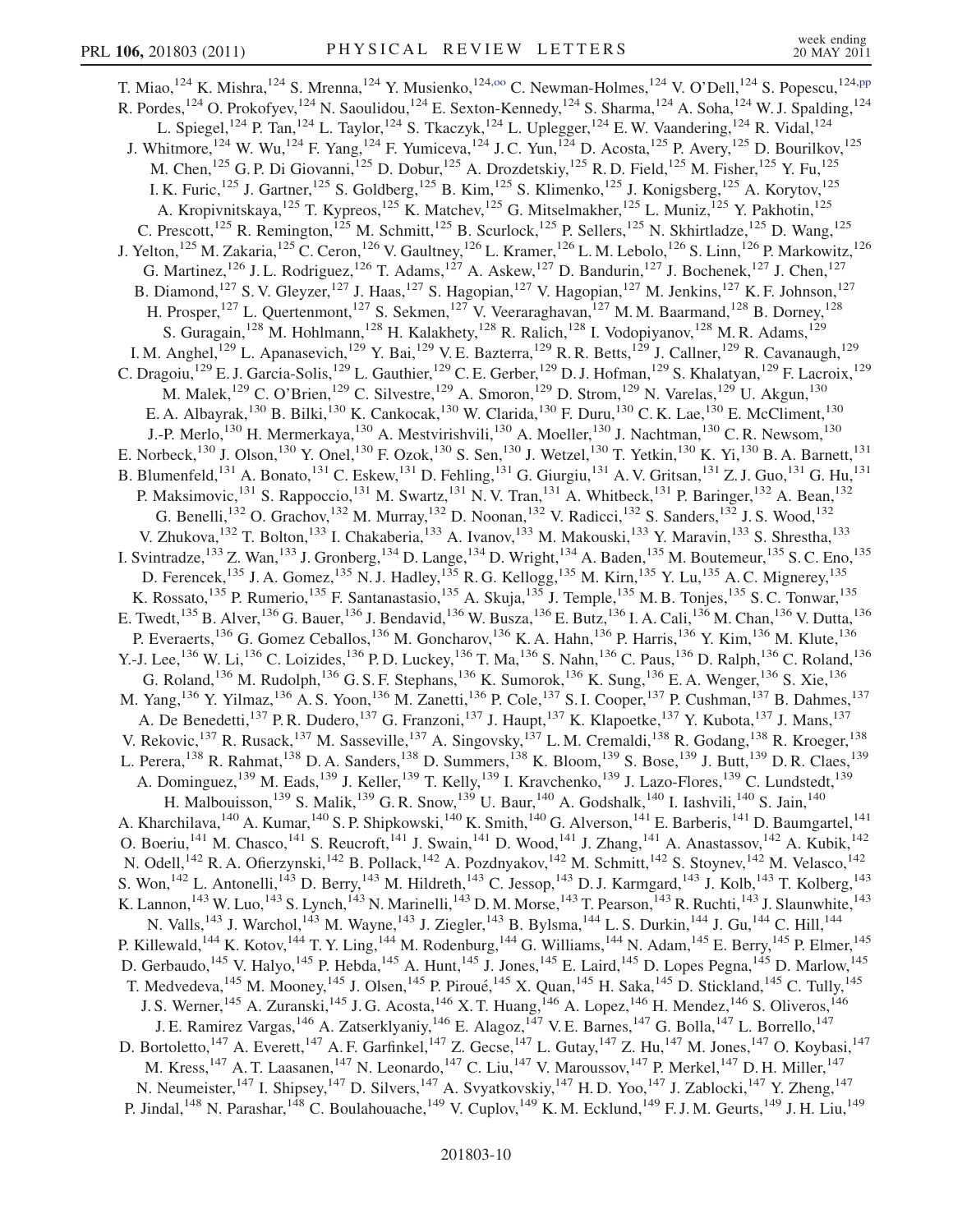B. P. Padley, <sup>149</sup> R. Redjimi, <sup>149</sup> J. Roberts, <sup>149</sup> J. Zabel, <sup>149</sup> B. Betchart, <sup>150</sup> A. Bodek, <sup>150</sup> Y. S. Chung, <sup>150</sup> R. Covarelli, <sup>150</sup> P. de Barbaro,<sup>150</sup> R. Demina,<sup>150</sup> Y. Eshaq,<sup>150</sup> H. Flacher,<sup>150</sup> A. Garcia-Bellido,<sup>150</sup> P. Goldenzweig,<sup>150</sup> Y. Gotra,<sup>150</sup> J. Han,<sup>150</sup> A. Harel,<sup>150</sup> D. C. Miner,<sup>150</sup> D. Orbaker,<sup>150</sup> G. Petrillo,<sup>150</sup> D. Vishnevskiy,<sup>150</sup> M. Zielinski,<sup>150</sup> A. Bhatti,<sup>151</sup> R. Ciesielski,<sup>151</sup> L. Demortier,<sup>151</sup> K. Goulianos,<sup>151</sup> G. Lungu,<sup>151</sup> C. Mesropian,<sup>151</sup> M. Yan,<sup>151</sup> O. Atramentov,<sup>152</sup> A. Barker,<sup>152</sup> D. Duggan,<sup>152</sup> Y. Gershtein,<sup>152</sup> R. Gray,<sup>152</sup> E. Halkiadakis,<sup>152</sup> D. Hidas,<sup>152</sup> D. Hits,<sup>152</sup> A. Lath,<sup>152</sup> S. Panwalkar, <sup>152</sup> R. Patel, <sup>152</sup> A. Richards, <sup>152</sup> K. Rose, <sup>152</sup> S. Schnetzer, <sup>152</sup> S. Somalwar, <sup>152</sup> R. Stone, <sup>152</sup> S. Thomas, <sup>152</sup> G. Cerizza,<sup>153</sup> M. Hollingsworth,<sup>153</sup> S. Spanier,<sup>153</sup> Z. C. Yang,<sup>153</sup> A. York,<sup>153</sup> J. Asaadi,<sup>154</sup> R. Eusebi,<sup>154</sup> J. Gilmore,<sup>154</sup> A. Gurrola,<sup>154</sup> T. Kamon,<sup>154</sup> V. Khotilovich,<sup>154</sup> R. Montalvo,<sup>154</sup> C. N. Nguyen,<sup>154</sup> I. Osipenkov,<sup>154</sup> J. Pivarski,<sup>154</sup> A. Safonov,<sup>154</sup> S. Sengupta,<sup>154</sup> A. Tatarinov,<sup>154</sup> D. Toback,<sup>154</sup> M. Weinberger,<sup>154</sup> N. Akchurin,<sup>155</sup> C. Bardak,<sup>155</sup> J. Damgov,<sup>155</sup> C. Jeong,<sup>155</sup> K. Kovitanggoon,<sup>155</sup> S. W. Lee,<sup>155</sup> P. Mane,<sup>155</sup> Y. Roh,<sup>155</sup> A. Sill,<sup>155</sup> I. Volobouev,<sup>155</sup> R. Wigmans,<sup>155</sup> E. Yazgan,<sup>155</sup> E. Appelt,<sup>156</sup> E. Brownson,<sup>156</sup> D. Engh,<sup>156</sup> C. Florez,<sup>156</sup> W. Gabella, <sup>156</sup> W. Johns, <sup>156</sup> P. Kurt, <sup>156</sup> C. Maguire, <sup>156</sup> A. Melo, <sup>156</sup> P. Sheldon, <sup>156</sup> S. Tuo, <sup>156</sup> J. Velkovska, <sup>156</sup> M. W. Arenton,<sup>157</sup> M. Balazs,<sup>157</sup> S. Boutle,<sup>157</sup> M. Buehler,<sup>157</sup> S. Conetti,<sup>157</sup> B. Cox,<sup>157</sup> B. Francis,<sup>157</sup> R. Hirosky,<sup>157</sup> A. Ledovskoy, <sup>157</sup> C. Lin, <sup>157</sup> C. Neu, <sup>157</sup> R. Yohay, <sup>157</sup> S. Gollapinni, <sup>158</sup> R. Harr, <sup>158</sup> P. E. Karchin, <sup>158</sup> P. Lamichhane, <sup>158</sup> M. Mattson,<sup>158</sup> C. Milstène,<sup>158</sup> A. Sakharov,<sup>158</sup> M. Anderson,<sup>159</sup> M. Bachtis,<sup>159</sup> J. N. Bellinger,<sup>159</sup> D. Carlsmith,<sup>159</sup> S. Dasu,<sup>159</sup> J. Efron,<sup>159</sup> L. Gray,<sup>159</sup> K. S. Grogg,<sup>159</sup> M. Grothe,<sup>159</sup> R. Hall-Wilton,<sup>159[,b](#page-13-0)</sup> M. Herndon,<sup>159</sup> P. Klabbers,<sup>159</sup> J. Klukas, <sup>159</sup> A. Lanaro, <sup>159</sup> C. Lazaridis, <sup>159</sup> J. Leonard, <sup>159</sup> R. Loveless, <sup>159</sup> A. Mohapatra, <sup>159</sup> D. Reeder, <sup>159</sup> I. Ross, <sup>159</sup> A. Savin,<sup>159</sup> W. H. Smith,<sup>159</sup> J. Swanson,<sup>159</sup> and M. Weinberg<sup>159</sup>

## (CMS Collaboration)

<sup>1</sup>Yerevan Physics Institute, Yerevan, Armenia<sup>2</sup>Institut für Hockeneraignbysik der OgAW Wien

 $2$ Institut für Hochenergiephysik der OeAW, Wien, Austria

 $3$ National Centre for Particle and High Energy Physics, Minsk, Belarus

Universiteit Antwerpen, Antwerpen, Belgium

<sup>5</sup>Vrije Universiteit Brussel, Brussel, Belgium<br><sup>6</sup>Université Libre de Bruxelles, Bruxelles, Belgi

<sup>6</sup>Université Libre de Bruxelles, Bruxelles, Belgium  $\frac{7}{7}$ Ghent University, Ghent, Belgium

<sup>'</sup>Ghent University, Ghent, Belgium<br><sup>8</sup>Université Catholique de Louvain, Louvain-la-Neuve, Belgium

<sup>9</sup>Université de Mons, Mons, Belgium

<sup>10</sup>Centro Brasileiro de Pesquisas Fisicas, Rio de Janeiro, Brazil<br><sup>11</sup>Universidade do Estado do Rio de Janeiro, Rio de Janeiro, Brazil<br><sup>12</sup>Instituto de Fisica Teorica, Universidade Estadual Paulista, Sao Paulo, Brazil<br><sup>1</sup>

<sup>18</sup>Technical University of Split, Split, Croatia<br><sup>19</sup>University of Split, Split, Croatia<br><sup>20</sup>Institute Rudjer Boskovic, Zagreb, Croatia<br><sup>21</sup>University of Cyprus, Nicosia, Cyprus

<sup>22</sup>Academy of Scientific Research and Technology of the Arab Republic of Egypt, Egyptian Network

of High Energy Physics, Cairo, Egypt<br><sup>23</sup>National Institute of Chemical Physics and Biophysics, Tallinn, Estonia

<sup>24</sup>Department of Physics, University of Helsinki, Helsinki, Finland<br><sup>25</sup>Helsinki Institute of Physics, Helsinki, Finland<br><sup>26</sup>Lappeenranta University of Technology, Lappeenranta, Finland<br><sup>27</sup>Laboratoire d'Annecy-le-Vieux

 $CNRS/IN2P3$ , Strasbourg, France<br><sup>31</sup>Centre de Calcul de l'Institut National de Physique Nucleaire et de Physique des Particules (IN2P3), Villeurbanne, France<br><sup>32</sup>Université de Lyon, Université Claude Bernard Lyon 1, CNRS-I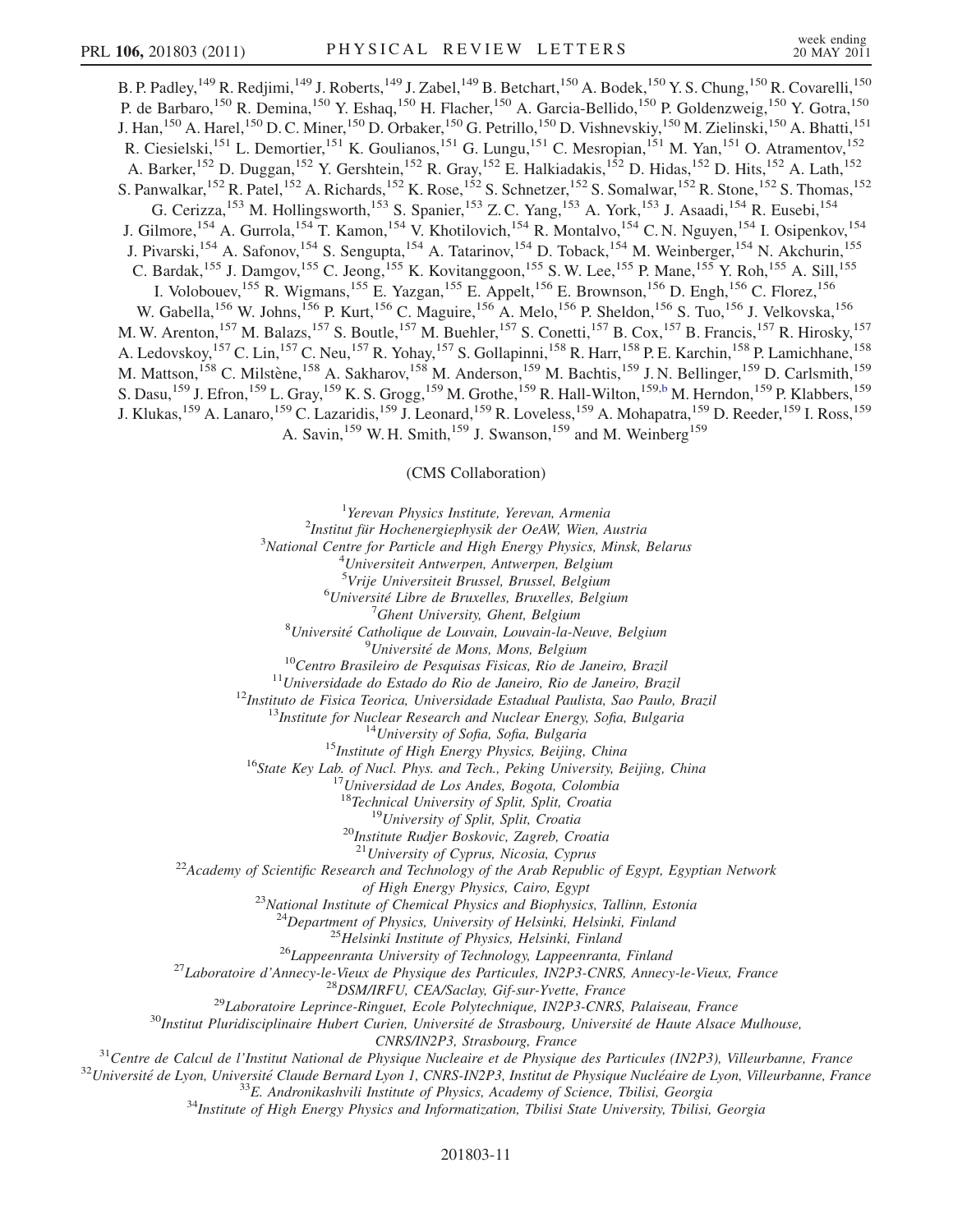$\begin{array}{c} \begin{smallmatrix} 35\text{RWTH} \text{ } Aachen \text{ } University, \text{ } I. \end{smallmatrix} \end{array}$  Physikalisches Institut, Aachen, Germany and RWTH Aachen University, III. Physikalisches Institut A, Aachen, Germany and RWTH Aachen University, III. Physikalisches In <sup>46</sup>University of Debrecen, Debrecen, Hungary<br><sup>47</sup>Panjab University, Chandigarh, India<br><sup>48</sup>University of Delhi, Delhi, India <sup>49</sup>Bhabha Atomic Research Centre, Mumbai, India<br><sup>50</sup>Tata Institute of Fundamental Research - EHEP, Mumbai, India<br><sup>51</sup>Tata Institute of Fundamental Research - HECR, Mumbai, India<br><sup>52</sup>Institute for Research and Fundamental <sup>53c</sup>Politecnico di Bari<br><sup>54</sup>INFN Sezione di Bologna, Bologna, Italy <sup>54a</sup>INFN Sezione di Bologna<br><sup>54b</sup>Università di Bologna <sup>55</sup>INFN Sezione di Catania, Università di Catania, Catania, Italy<br><sup>55a</sup>INFN Sezione di Catania<br><sup>55b</sup>Università di Catania <sup>56</sup>INFN Sezione di Firenze, Università di Firenze, Firenze, Italy<br><sup>56a</sup>INFN Sezione di Firenze<br><sup>56b</sup>Università di Firenze <sup>57a</sup>INFN Laboratori Nazionali di Frascati, Frascati, Italy<br><sup>58a</sup>INFN Sezione di Genova, Genova, Italy<br><sup>59</sup>INFN Sezione di Milano-Biccoca, Università di Milano-Bicocca, Milano, Italy<br><sup>59a</sup>INFN Sezione di Milano-Biccoca<br><sup>5</sup> <sup>60</sup>INFN Sezione di Napoli, Università di Napoli "Federico II", Napoli, Italy<br><sup>60a</sup>INFN Sezione di Napoli<br><sup>60b</sup>Università di Napoli "Federico II"<br><sup>61</sup>INFN Sezione di Padova, Università di Padova, Università di Trento (Tre <sup>61c</sup>Università di Trento (Trento)<br><sup>62</sup>INFN Sezione di Pavia, Università di Pavia, Pavia, Italy<br><sup>62b</sup>Università di Pavia<br><sup>62b</sup>Università di Pavia <sup>63</sup>INFN Sezione di Perugia, Università di Perugia, Perugia, Italy <sup>63a</sup>INFN Sezione di Perugia<br><sup>63b</sup>Università di Perugia <sup>64</sup>INFN Sezione di Pisa, Università di Pisa, Scuola Normale Superiore di Pisa, Pisa, Italy 64<sup>4</sup><br>64b<sub>Università</sub> di Pisa<br><sup>64b</sup>Università di Pisa <sup>64c</sup>Scuola Normale Superiore di Pisa<br><sup>65</sup>INFN Sezione di Roma, Università di Roma "La Sapienza", Roma, Italy<br><sup>65b</sup>Università di Roma "La Sapienza"<br><sup>65b</sup>Università di Roma "La Sapienza"<br><sup>65b</sup>Università di Torino, Universi  $^{66c}$ Università del Piemonte Orientale (Novara)<br><sup>67</sup>INFN Sezione di Trieste, Università di Trieste, Trieste, Italy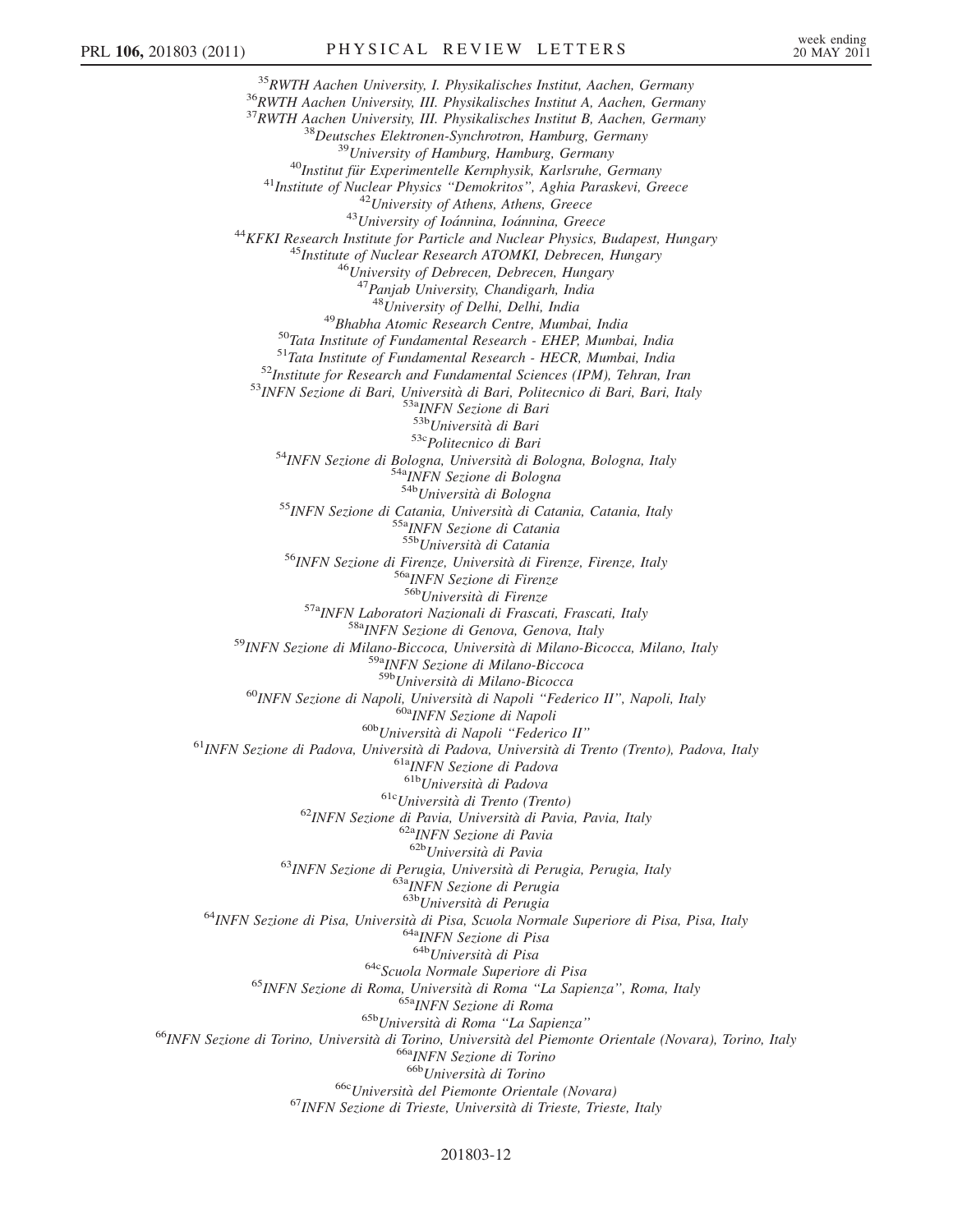$^{67a}$ INFN Sezione di Trieste<br> $^{67b}$ Università di Trieste  $^{68}$ Kangwon National University, Chunchon, Korea<br> $^{69}$ Kyungpook National University, Daegu, Korea <sup>70</sup>Chonnam National University, Institute for Universe and Elementary Particles, Kwangju, Korea<br><sup>71</sup>Korea University, Seoul, Korea<br><sup>72</sup>University of Seoul, Seoul, Korea<br><sup>73</sup>Sungkyunkwan University, Suwon, Korea<br><sup>74</sup>Vilni <sup>74</sup> Vilnius University, Vilnius, Lithuania<br>
<sup>74</sup> Vilnius University, Vilnius, Lithuania<br>
<sup>75</sup> Centro de Investidal deroamerican, Mexico City, Mexico<br>
<sup>76</sup> Universidal Autónoma de Puebla, Puebla, Mexico<br>
<sup>77</sup> Benemerita U  $\frac{1}{2}$ <br>  $\frac{1}{2}$ <br>  $\frac{1}{2}$  ( $\frac{1}{2}$  ( $\frac{1}{2}$  ( $\frac{1}{2}$  ( $\frac{1}{2}$  ( $\frac{1}{2}$  ( $\frac{1}{2}$  ( $\frac{1}{2}$  ( $\frac{1}{2}$  ( $\frac{1}{2}$  ( $\frac{1}{2}$  ( $\frac{1}{2}$  ( $\frac{1}{2}$  ( $\frac{1}{2}$  ( $\frac{1}{2}$  ( $\frac{1}{2}$  ( $\frac{1}{2}$  ( $\frac{1}{2}$  (<sup>115</sup>University of California, Los Angeles, Los Angeles, USA<br><sup>116</sup>University of California, Riverside, Riverside, USA<br><sup>117</sup>University of California, San Diego, La Jolla, USA<br><sup>118</sup>California Institute of Technology, Pasade <sup>121</sup>University of Colorado at Boulder, Boulder, USA<br><sup>122</sup>Cornell University, Ithaca, USA<br><sup>123</sup>Fairfield University, Fairfield, USA<br><sup>124</sup>Fermi National Accelerator Laboratory, Batavia, USA<br><sup>125</sup>University of Florida, Gain

## 201803-13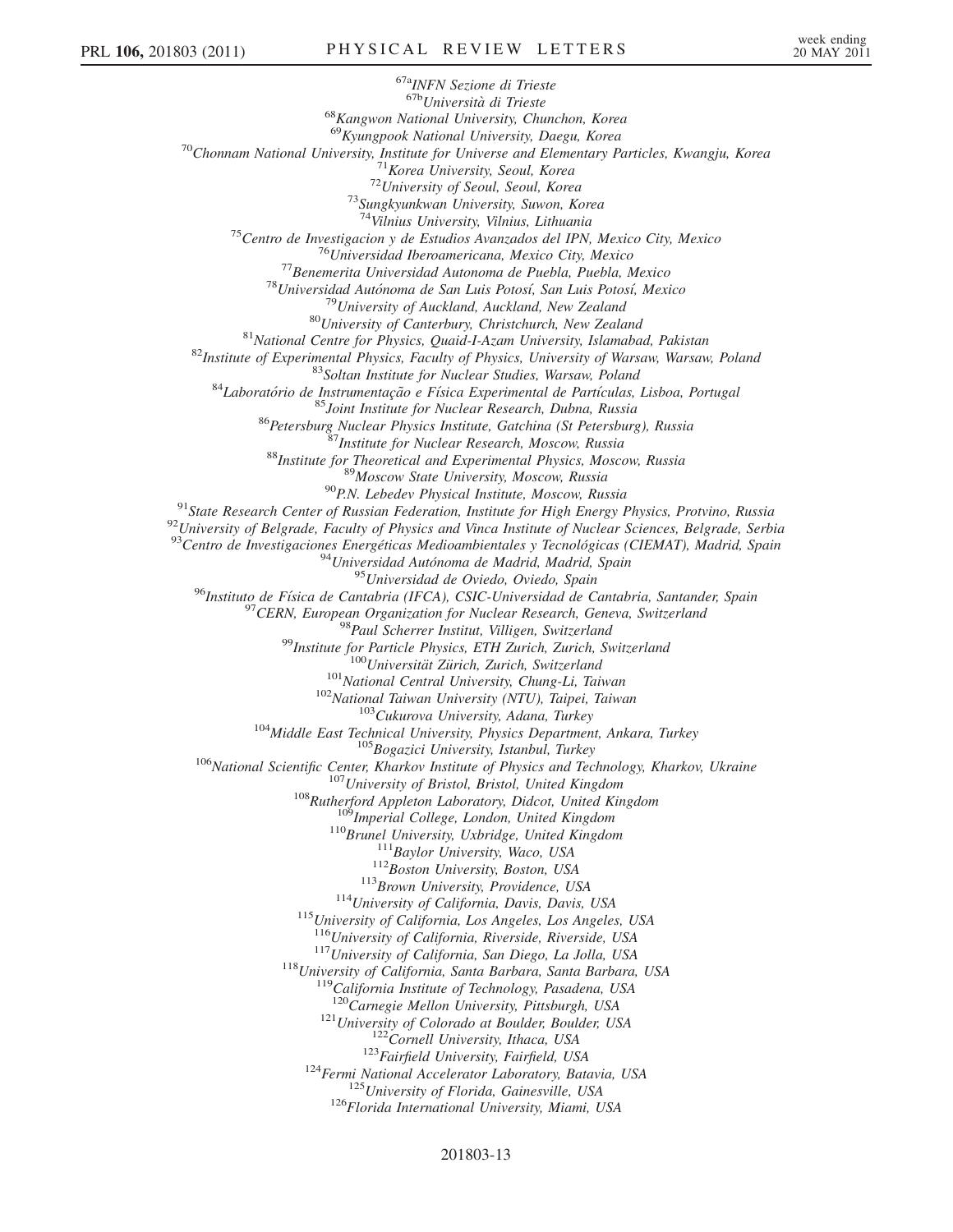<sup>127</sup> Florida State University, Tallahassee, USA<br><sup>128</sup> Florida Institute of Technology, Melbourne, USA<br><sup>129</sup> University of Illinois at Chicago (UIC), Chicago, USA<br><sup>130</sup> The University of Iowa, Iowa City, USA<br><sup>131</sup> The Uni <sup>143</sup>University of Notre Dame, Notre Dame, USA<br><sup>144</sup>The Ohio State University, Columbus, USA<br><sup>145</sup>Princeton University, Princeton, USA <sup>146</sup>University of Puerto Rico, Mayaguez, USA<br><sup>147</sup>Purdue University, West Lafayette, USA <sup>148</sup>Purdue University Calumet, Hammond, USA<br><sup>149</sup>Rice University, Houston, USA<br><sup>150</sup>University of Rochester, Rochester, USA<br><sup>151</sup>The Rockefeller University, New York, USA<br><sup>152</sup>Rutgers, the State University of New Jersey, <sup>155</sup>Texas Tech University, Lubbock, USA<br><sup>156</sup>Vanderbilt University, Nashville, USA<br><sup>157</sup>University of Virginia, Charlottesville, USA<br><sup>158</sup>Wayne State University, Detroit, USA  $159$ University of Wisconsin, Madison, USA

<span id="page-13-8"></span>[a](#page-5-0) Deceased.

<span id="page-13-0"></span><sup>[b](#page-4-22)</sup>Also at CERN, European Organization for Nuclear Research, Geneva, Switzerland.

<span id="page-13-1"></span>[c](#page-4-23) Also at Universidade Federal do ABC, Santo Andre, Brazil.

<span id="page-13-2"></span><sup>[d](#page-4-24)</sup>Also at Laboratoire Leprince-Ringuet, Ecole Polytechnique, IN2P3-CNRS, Palaiseau, France.

<span id="page-13-3"></span><sup>[e](#page-4-25)</sup> Also at Suez Canal University, Suez, Egypt.

<span id="page-13-4"></span>[f](#page-4-25) Also at Fayoum University, El-Fayoum, Egypt.

<span id="page-13-5"></span>[g](#page-5-1) Also at Soltan Institute for Nuclear Studies, Warsaw, Poland.

<span id="page-13-6"></span>[h](#page-5-2) Also at Massachusetts Institute of Technology, Cambridge, USA.

<span id="page-13-7"></span><sup>[i](#page-5-3)</sup>Also at Université de Haute-Alsace, Mulhouse, France.

<span id="page-13-9"></span><sup>[j](#page-5-4)</sup>Also at Brandenburg University of Technology, Cottbus, Germany.

<span id="page-13-10"></span>[k](#page-5-5) Also at Moscow State University, Moscow, Russia.

<span id="page-13-11"></span><sup>1</sup>A[l](#page-5-6)so at Institute of Nuclear Research ATOMKI, Debrecen, Hungary.

<span id="page-13-13"></span><span id="page-13-12"></span><sup>m</sup>Also at Eötvös Loránd University, Budapest, Hungary.

[n](#page-5-8) Also at Tata Institute of Fundamental Research - HECR, Mumbai, India.

<span id="page-13-14"></span><sup>[o](#page-5-8)</sup>Also at University of Visva-Bharati, Santiniketan, India.

<span id="page-13-15"></span><su[p](#page-6-0)>p</sup>Also at Facoltà Ingegneria Università di Roma "La Sapienza", Roma, Italy.

<span id="page-13-16"></span><sup>[q](#page-6-1)</sup>Also at Università della Basilicata, Potenza, Italy.

<span id="page-13-17"></span><sup>[r](#page-7-0)</sup>Also at California Institute of Technology, Pasadena, USA.

<span id="page-13-18"></span>[s](#page-7-1) Also at Faculty of Physics of University of Belgrade, Belgrade, Serbia.

<span id="page-13-19"></span>[t](#page-7-2) Also at University of California, Los Angeles, Los Angeles, USA.

<span id="page-13-20"></span><s[u](#page-7-3)p>u</sup>Also at University of Florida, Gainesville, USA.

<span id="page-13-21"></span><sup>[v](#page-7-4)</sup>Also at Université de Genève, Geneva, Switzerland.

<span id="page-13-22"></span>[wA](#page-7-5)lso at Scuola Normale e Sezione dell' INFN, Pisa, Italy.

<span id="page-13-23"></span><sup>[x](#page-7-5)</sup>Also at INFN Sezione di Roma, Università di Roma "La Sapienza", Roma, Italy.